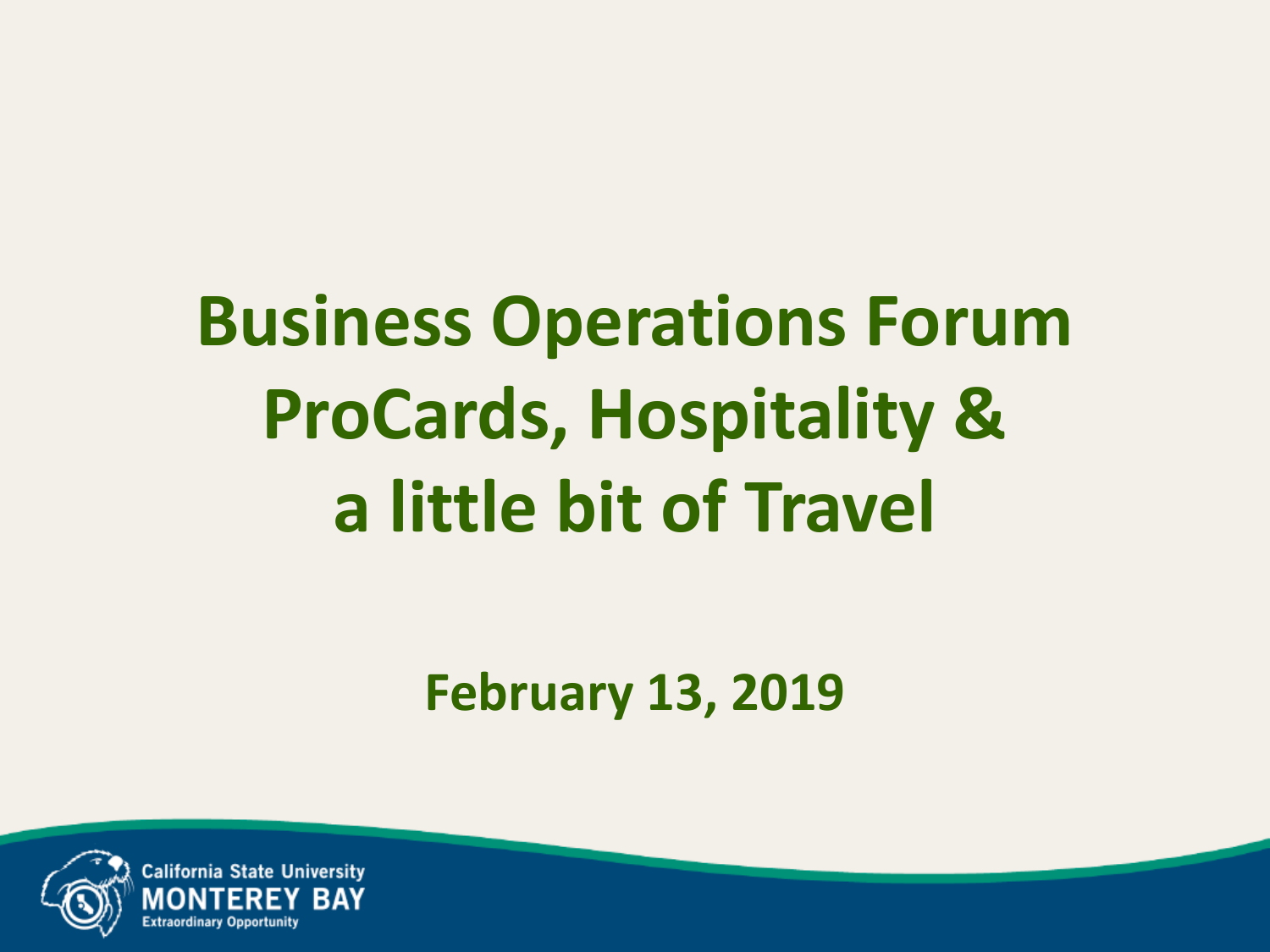#### **Upcoming Business Operations Forum**

- March 20, 2019 Year End Close
- 
- 

• April 17, 2019 Year End Close Training 101 • May 8, 2019 University Corporation

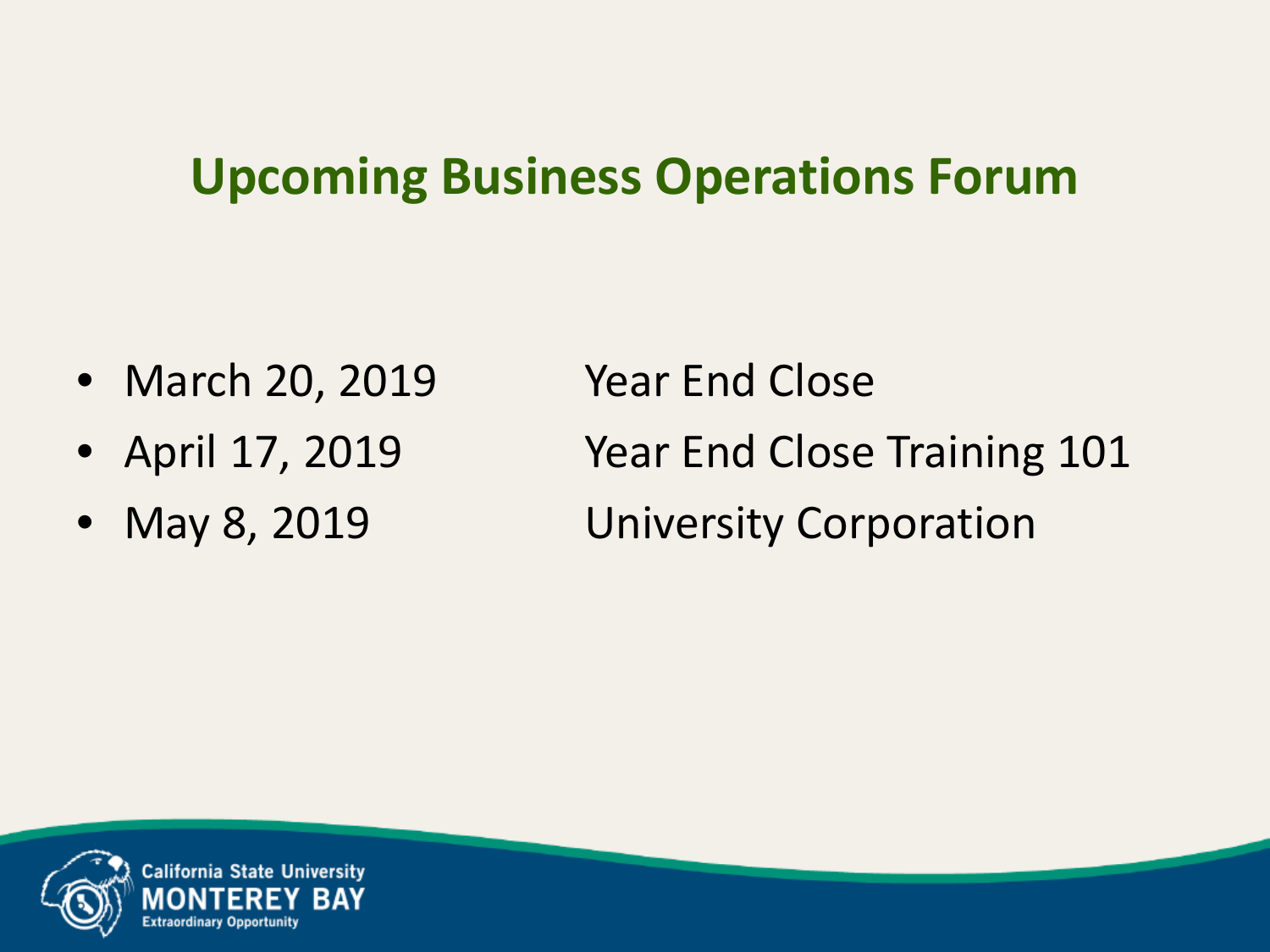#### **Presenters & Agenda:**

Art Evjen ProCards

Brenna Dresser Hospitality and Travel

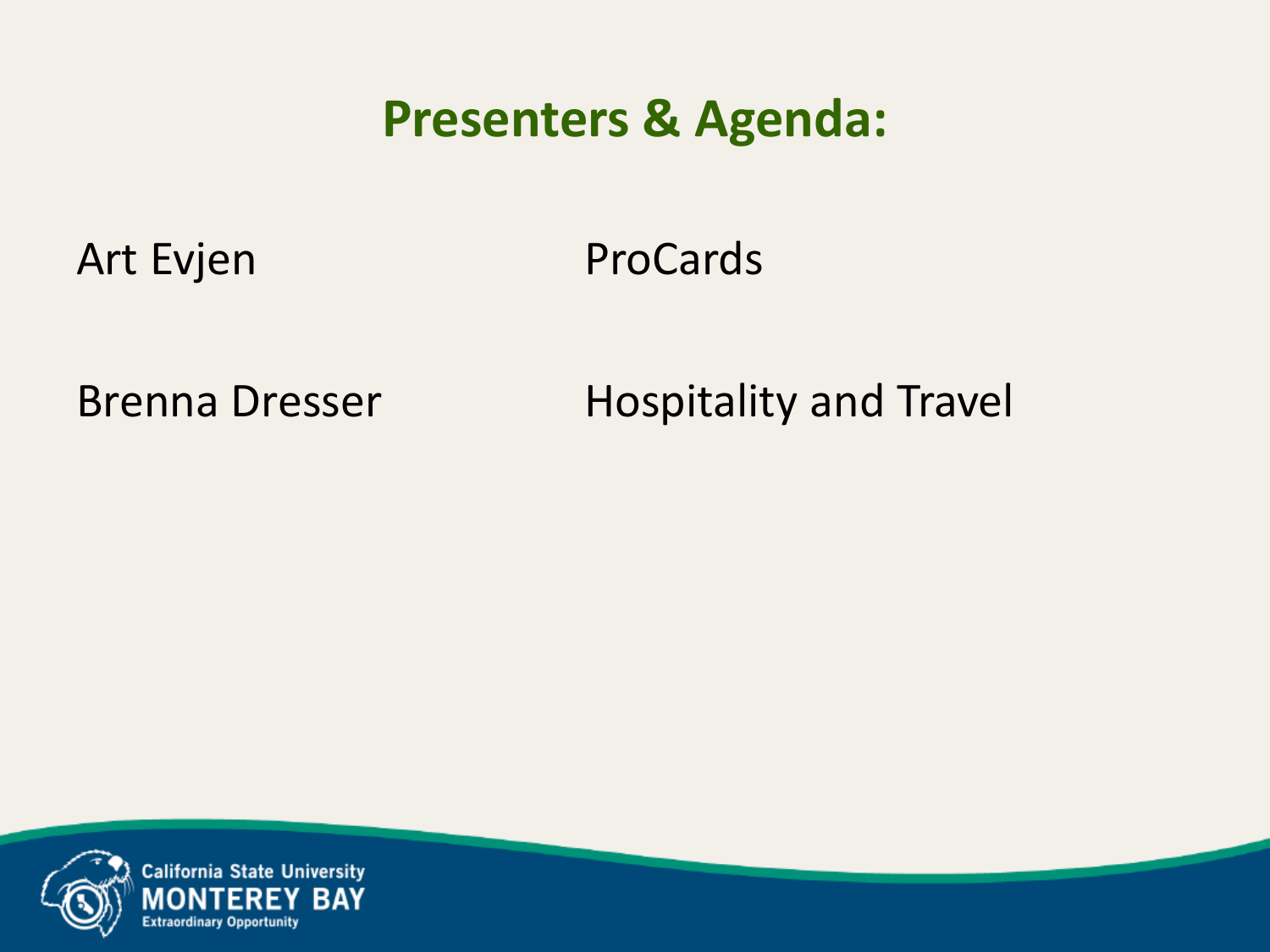#### **HOSPITALITY**

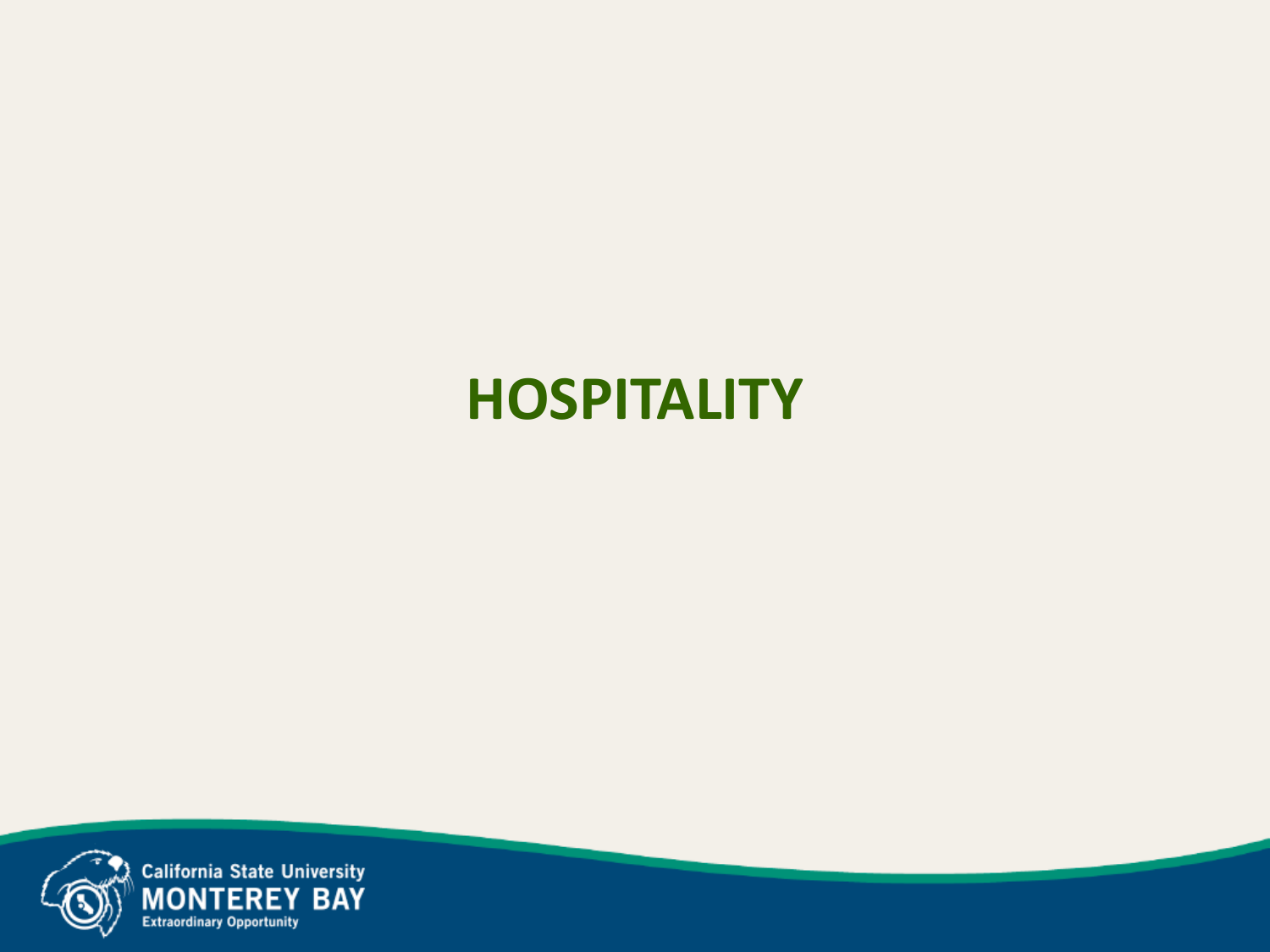CSU Monterey Bay fully adopts the CSU posted policy which may be viewed by clicking the following link:

[https://csyou.calstate.edu/Policies/icsuam/Pages/](https://csyou.calstate.edu/Policies/icsuam/Pages/1301-00.aspx) [1301-00.aspx](https://csyou.calstate.edu/Policies/icsuam/Pages/1301-00.aspx)

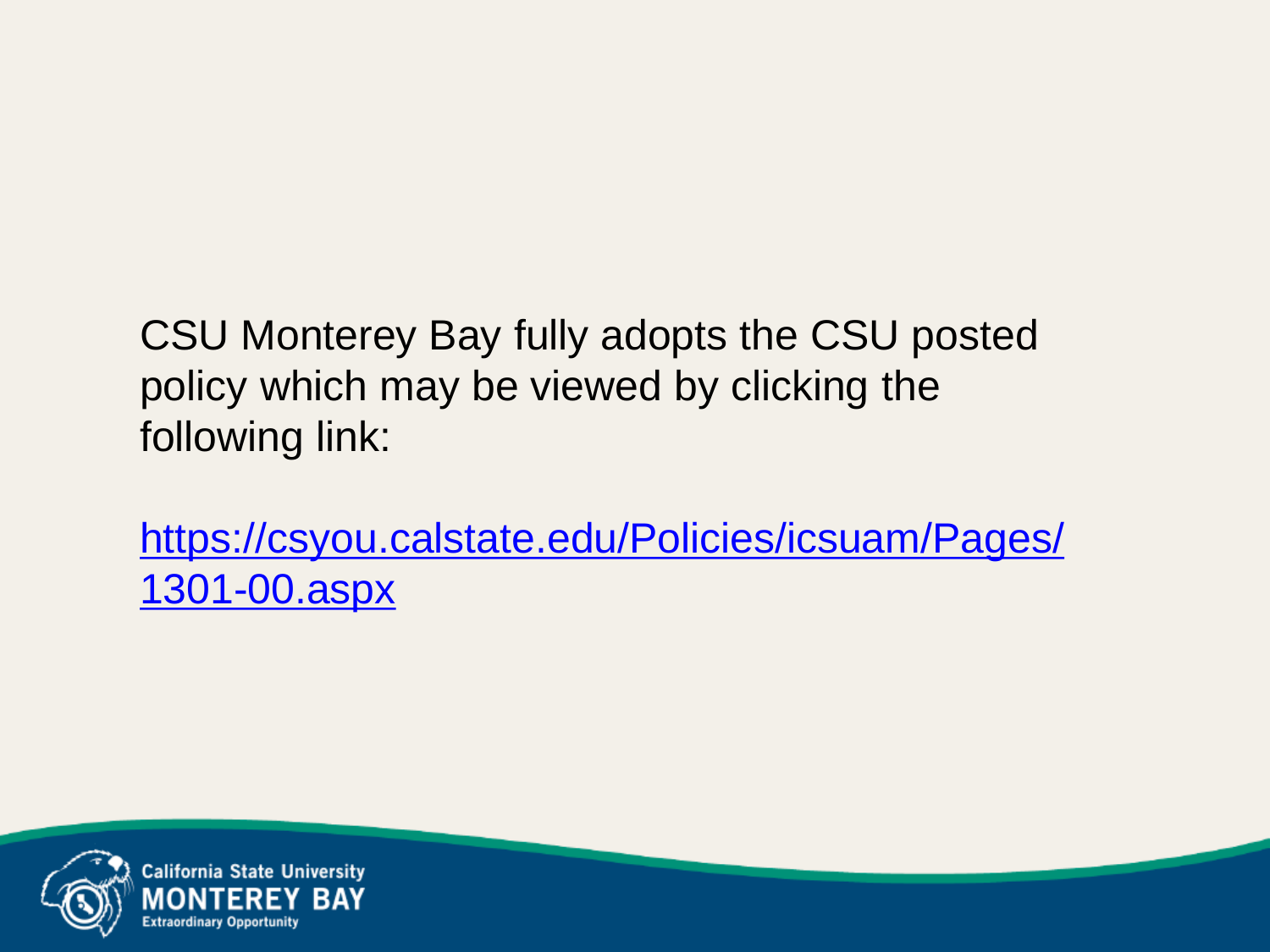

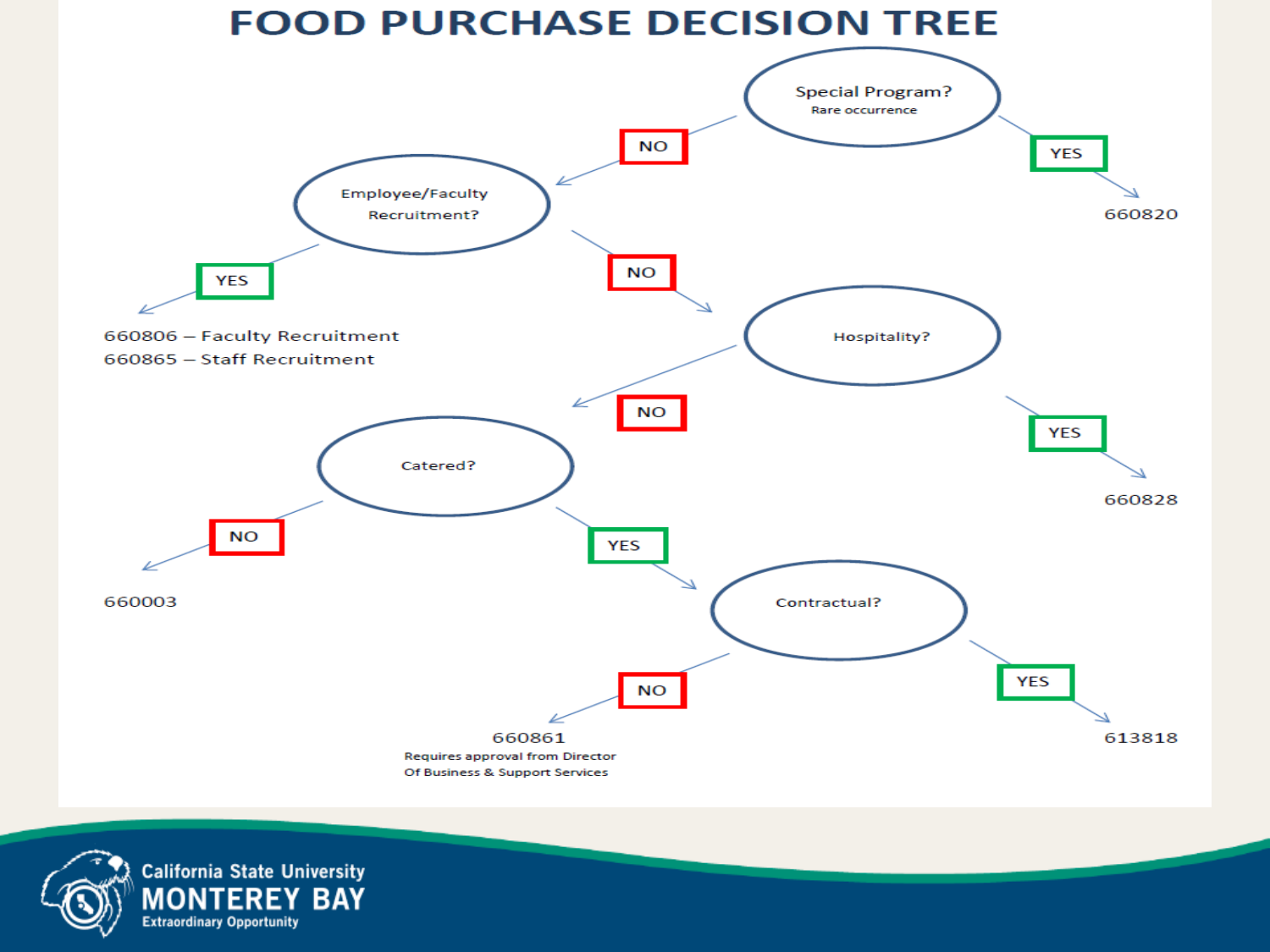

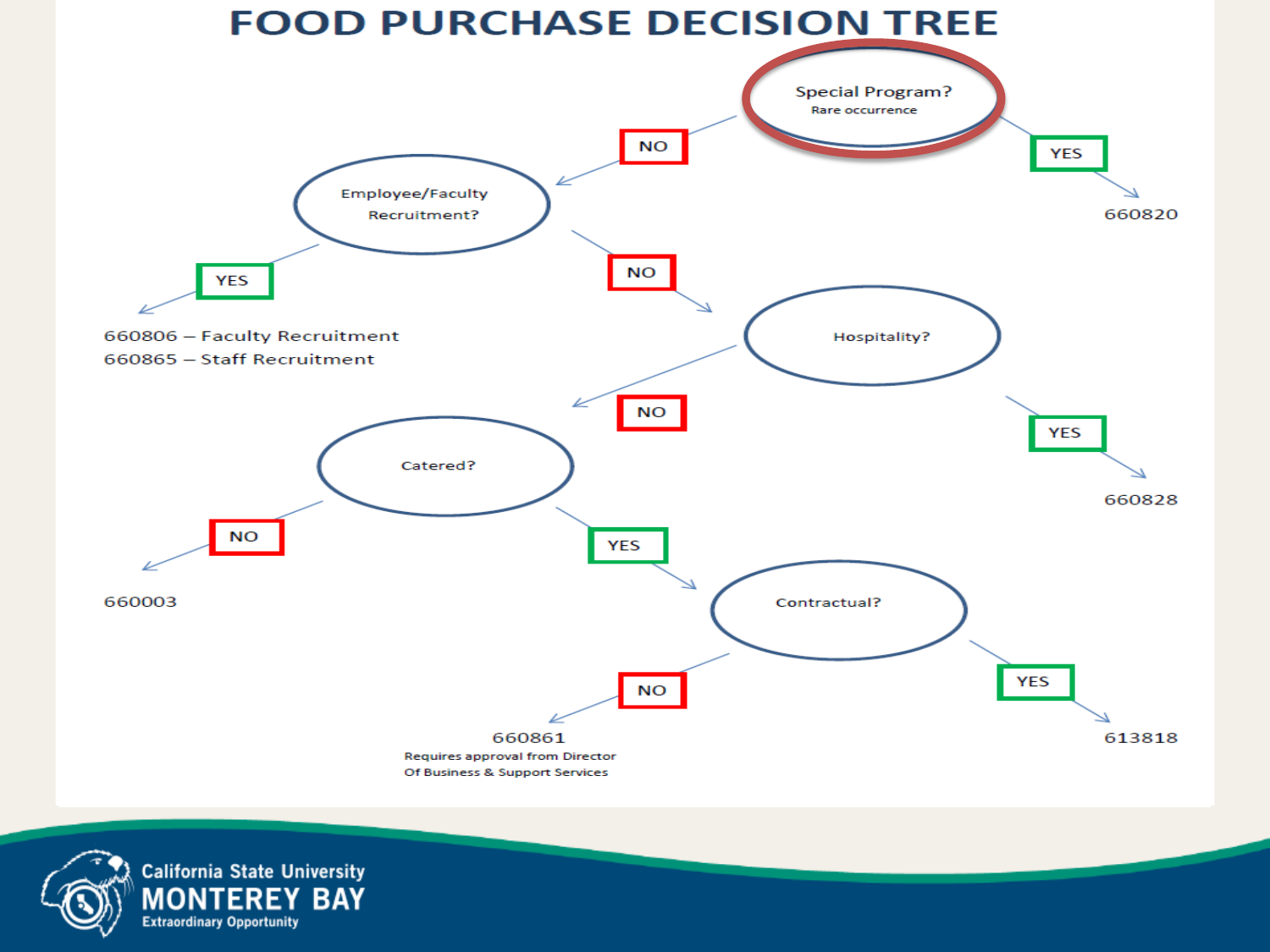### **Special Program (660820)**

- Special student activities costs
	- e.g., movie night, bowling, and open house.

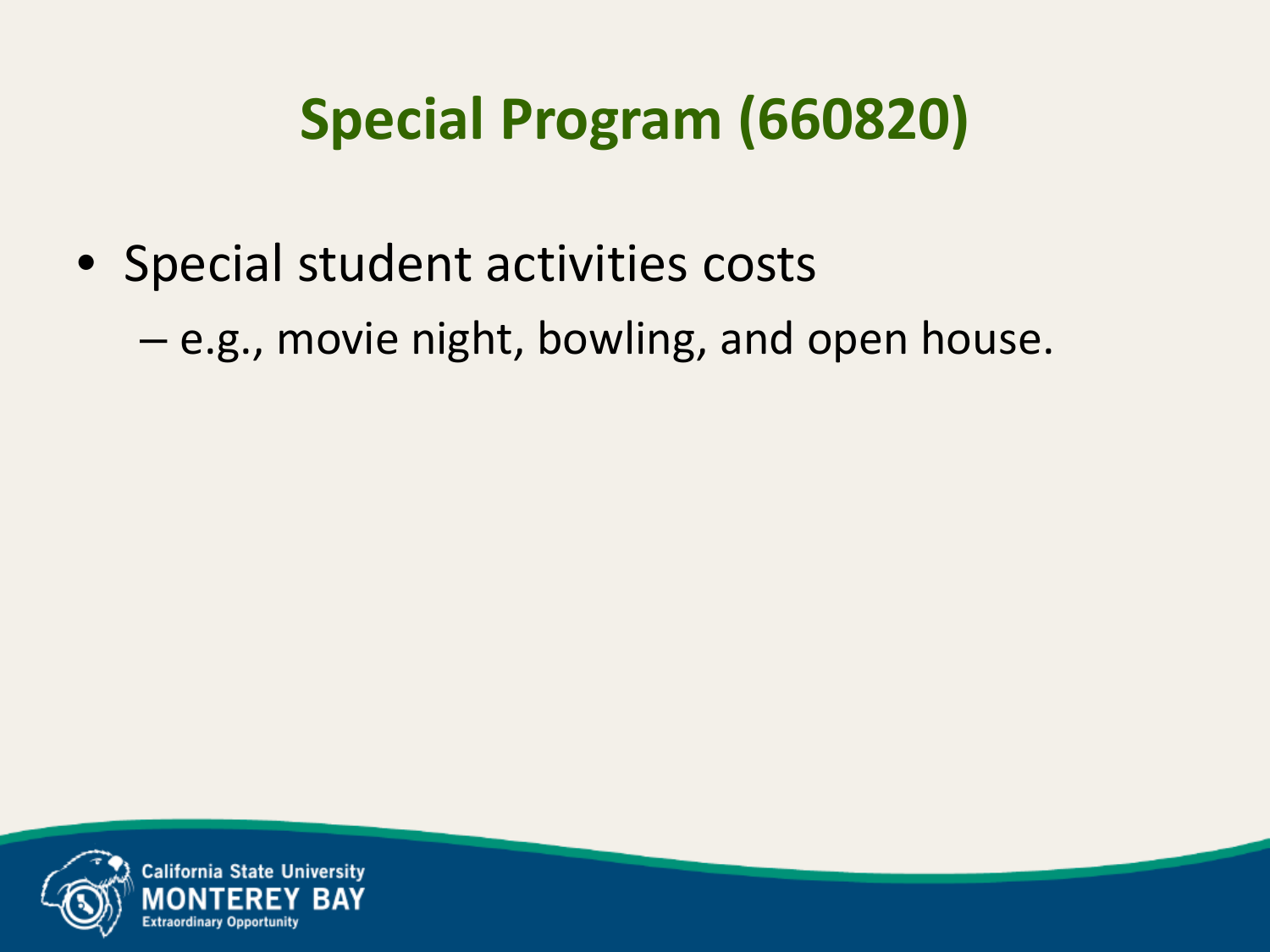

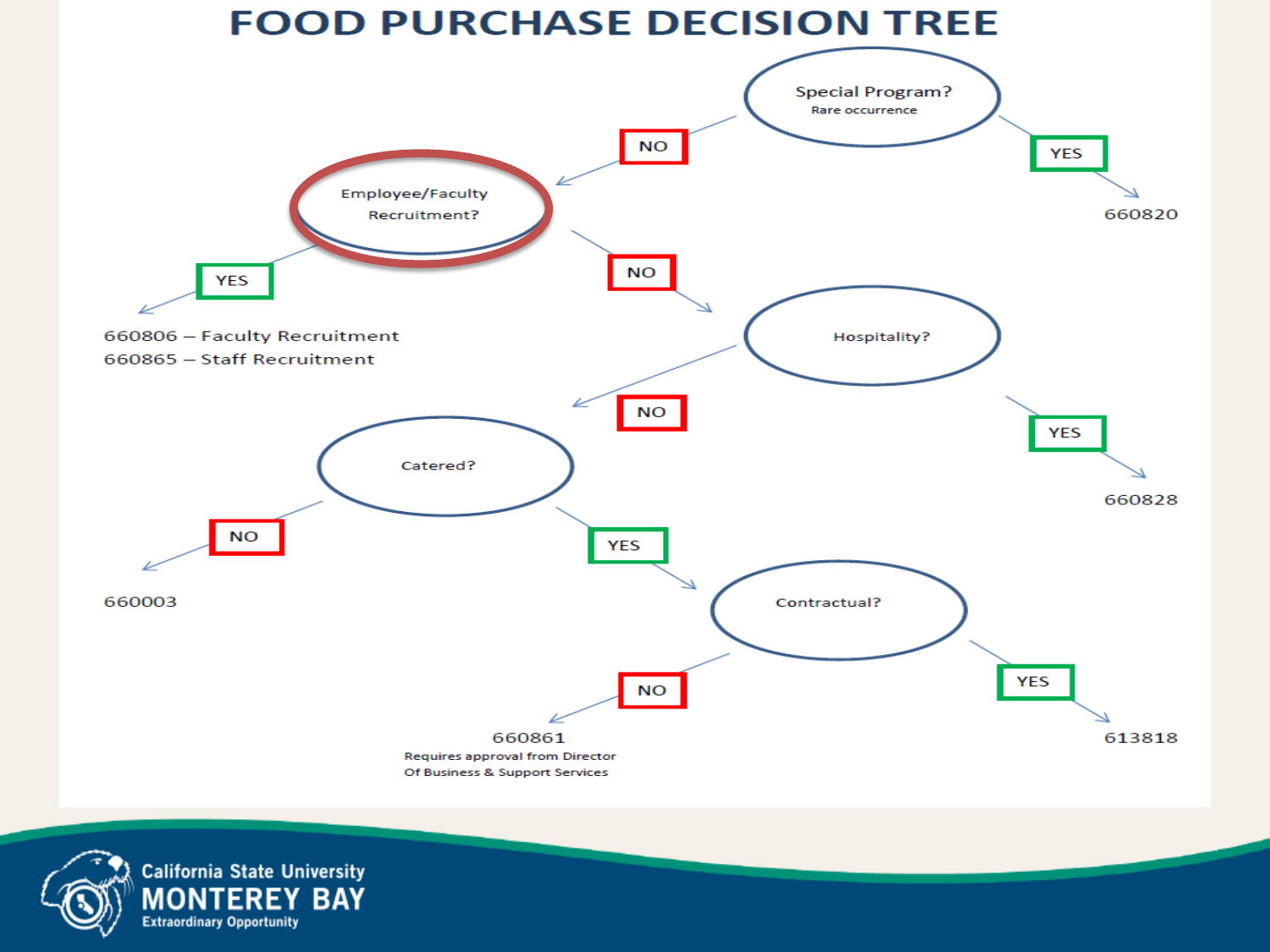### **Employee / Faculty Recruitment**

• All recruiting expenses for employees should go to expense accounts 660806 for faculty recruitment and 660865 for staff recruitment.

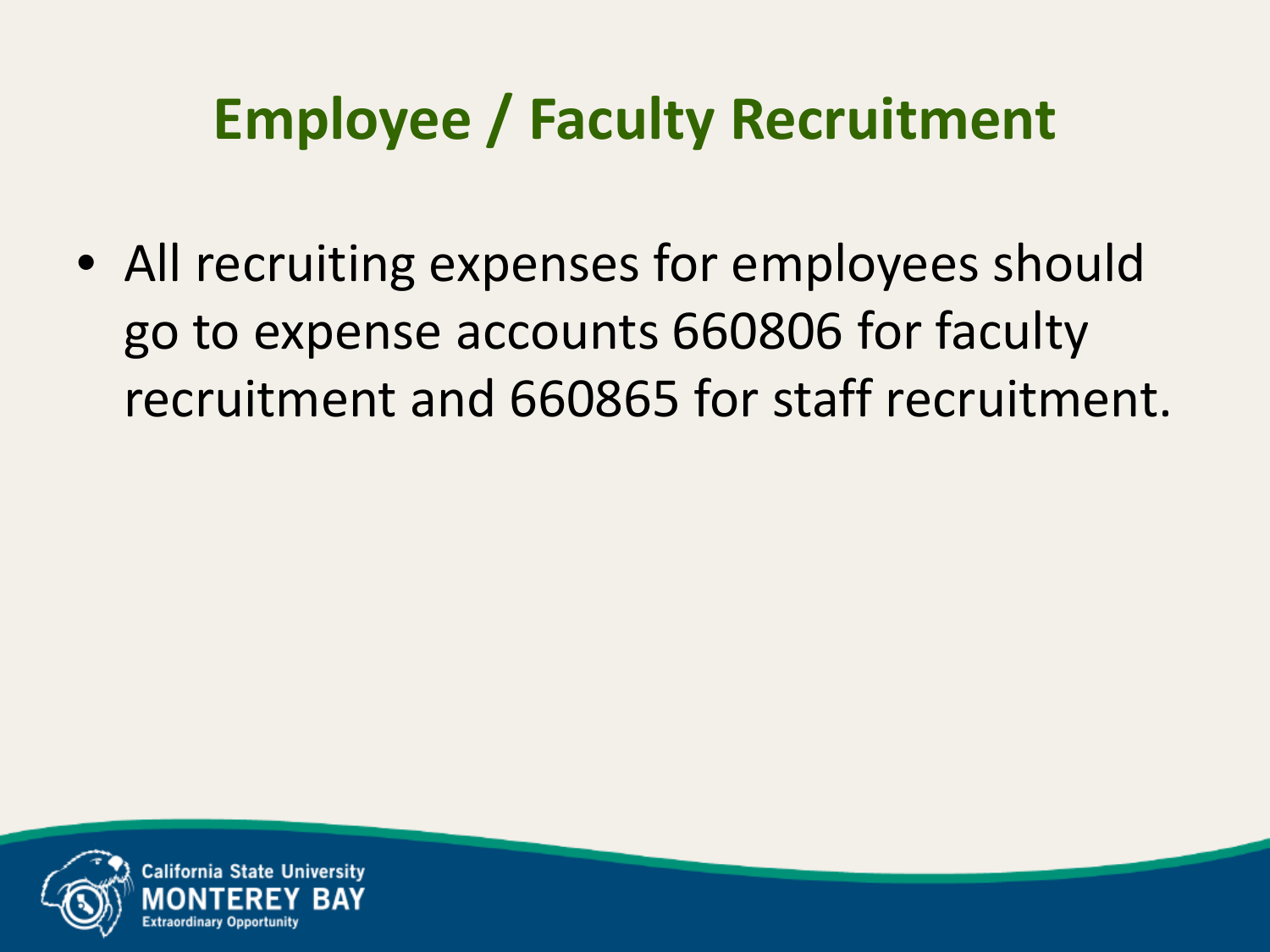

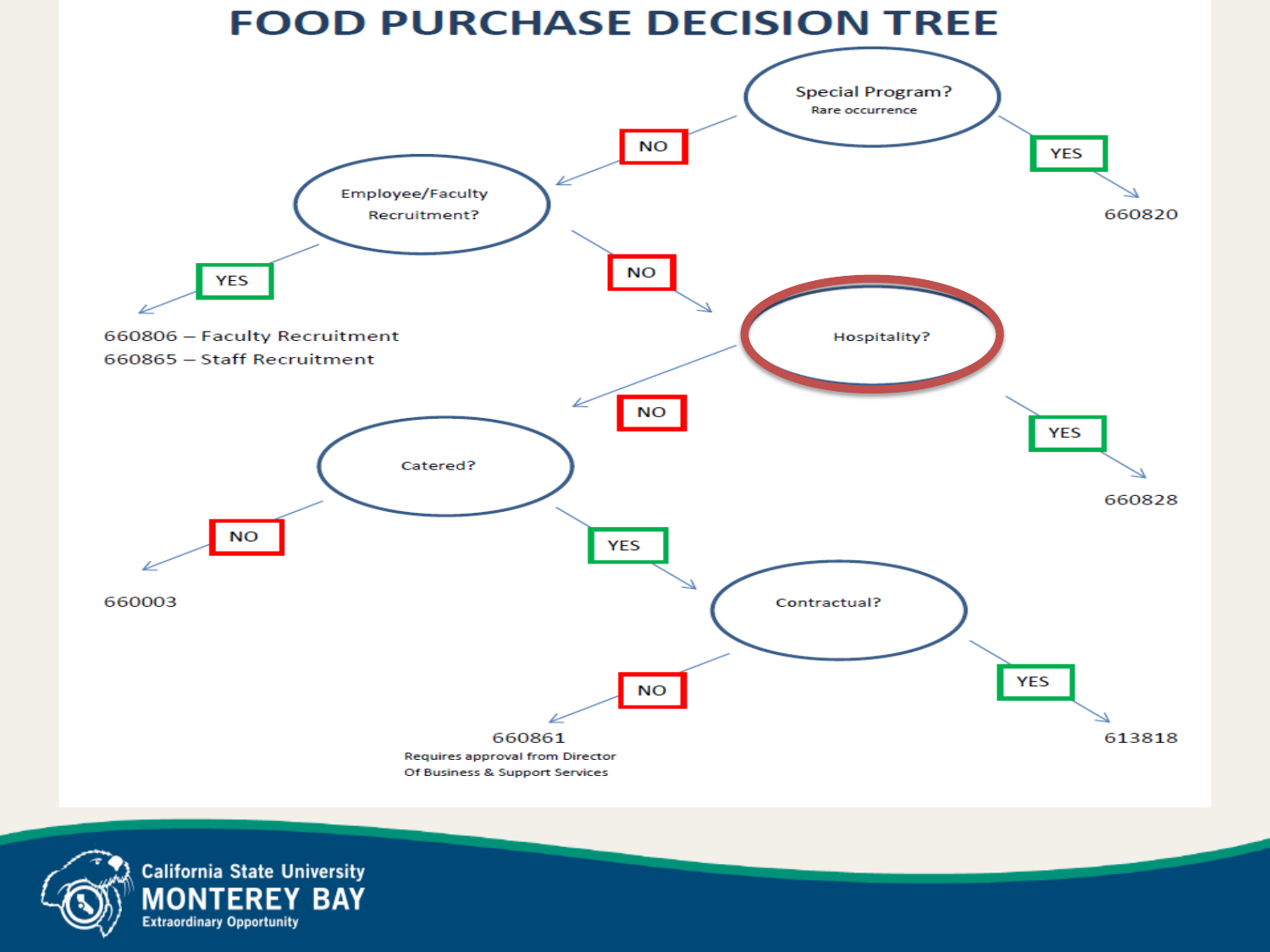### **Hospitality – is defined to include the following elements:**

- Entertainment Services includes, but is not limited to, equipment and venue rental, décor, music, and performers.
- Food and Beverage Reasonable provision of a meal or light refreshments
- Awards and Prizes- something of value given or bestowed upon an individual, group, or entity in recognition of service to the university or achievement benefiting the university
- Promotional Items items that display the name, logo or other icon identifying the university such as a keychain, coffee mug, calendar, or clothing.



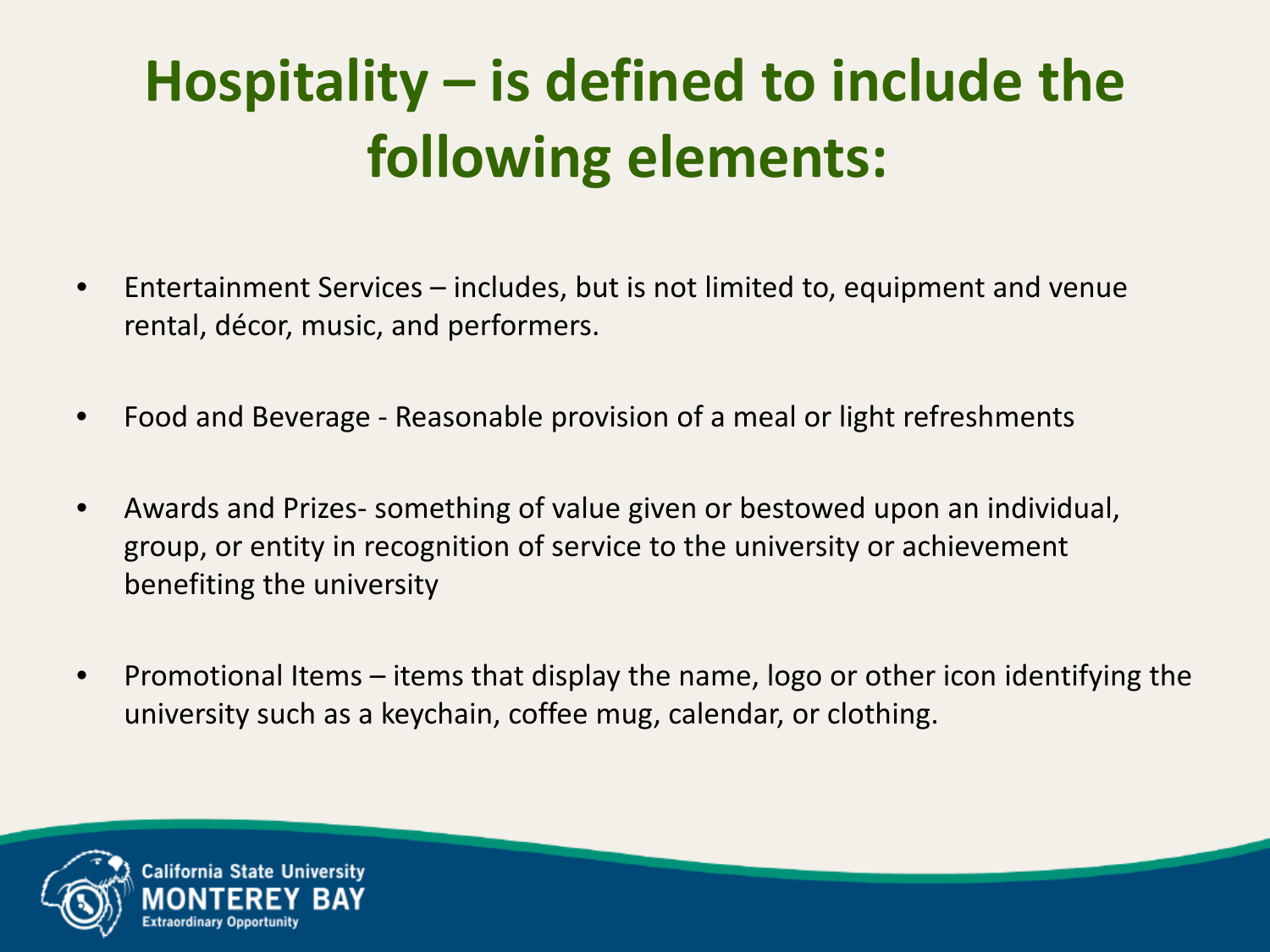It is the policy of the California State University (CSU) that hospitality expenses may be paid to the extent that such expenses are **necessary, appropriate** to the occasion, **reasonable in amount and serve a purpose consistent with the mission and fiduciary responsibilities of the CSU.** 

**Hospitality expenses must be directly related to, or associated with, the active conduct of official CSU business.**

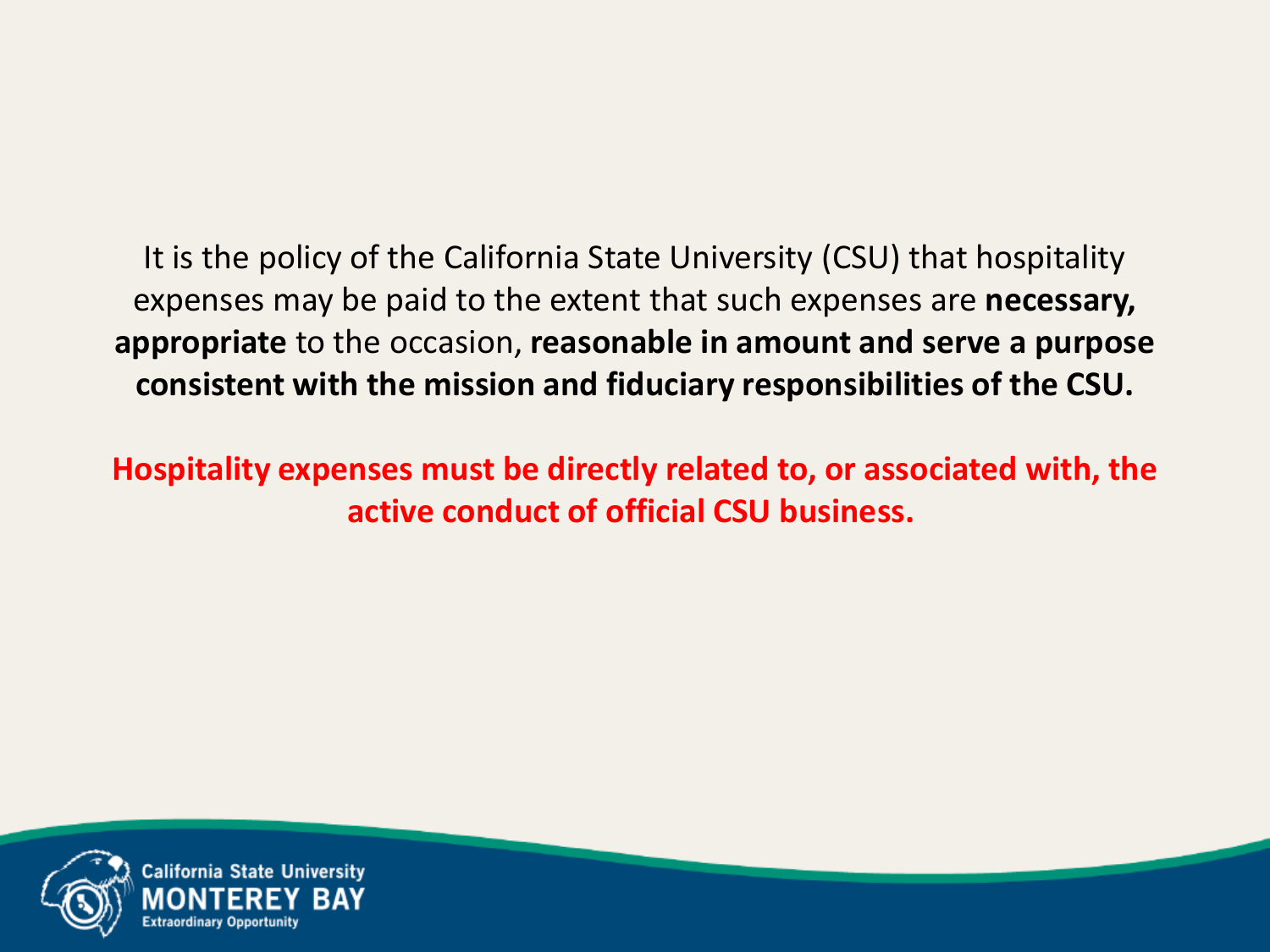### **Approving Hospitality Expenses**

- Approvals for Hospitality must follow the established delegation of authority
- should be submitted within **30 days of event**.
- Is it appropriate?

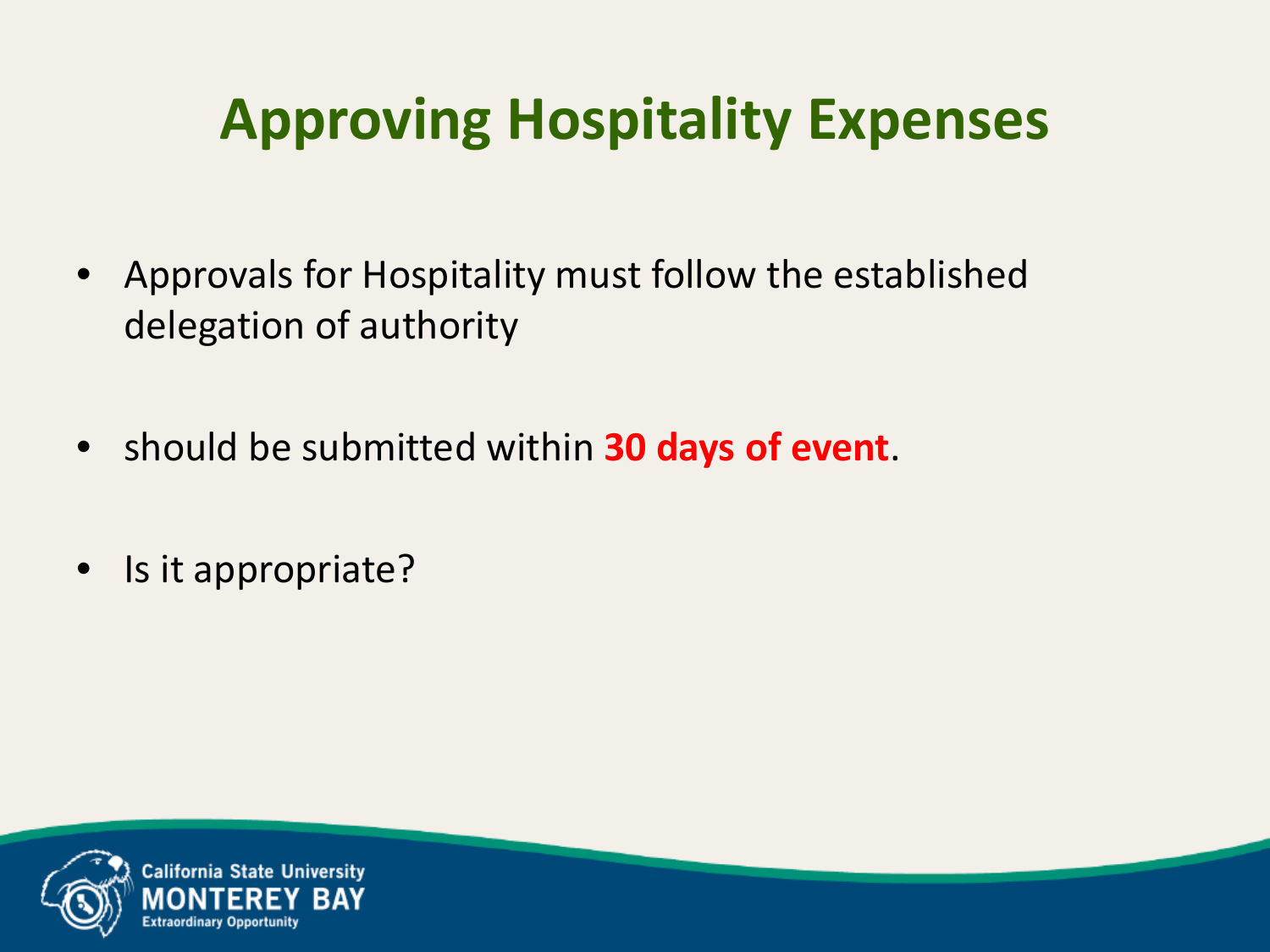#### **Employee Meetings**

• **Meals or light refreshments provided to employees may be permitted if the expenses occur infrequently, are reasonable and appropriate to the business purpose.** E.g., when a meeting takes place over an extended period and the agenda includes a working meal, there may be justification that the meal is integral to the business function.

#### **Must serve a CSU business purpose!!**

(And we need to document this!!)

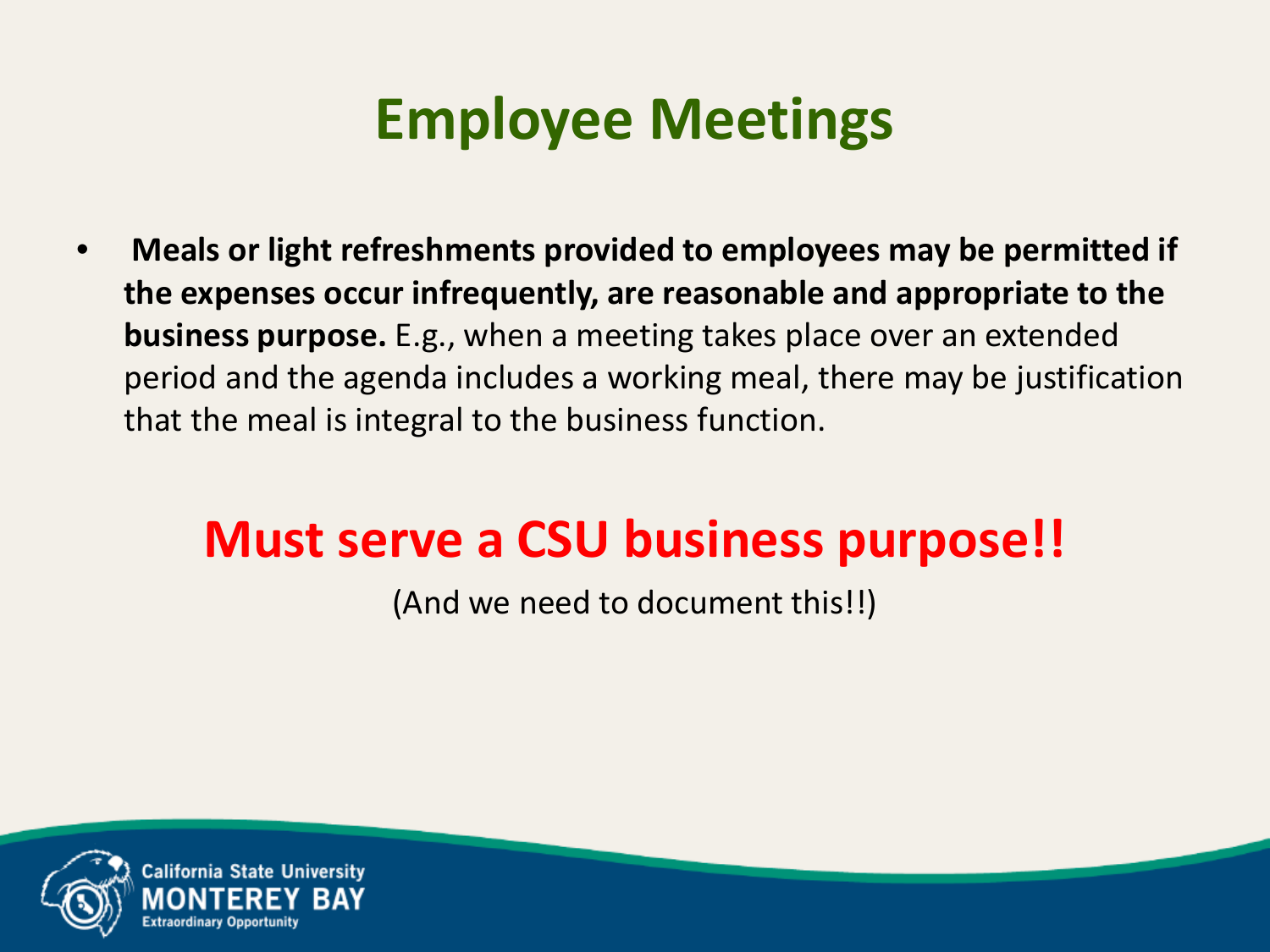### **Requests for vendor payment, expense reimbursement, p-card, etc. must include:**

- Descriptions of the business need and use of purchases
- Agenda of event to show business purpose
- Number of, Names and roles of participants (Required for CSUMB employees; For non-CSUMB employees, to the extent a listing is reasonable/possible).

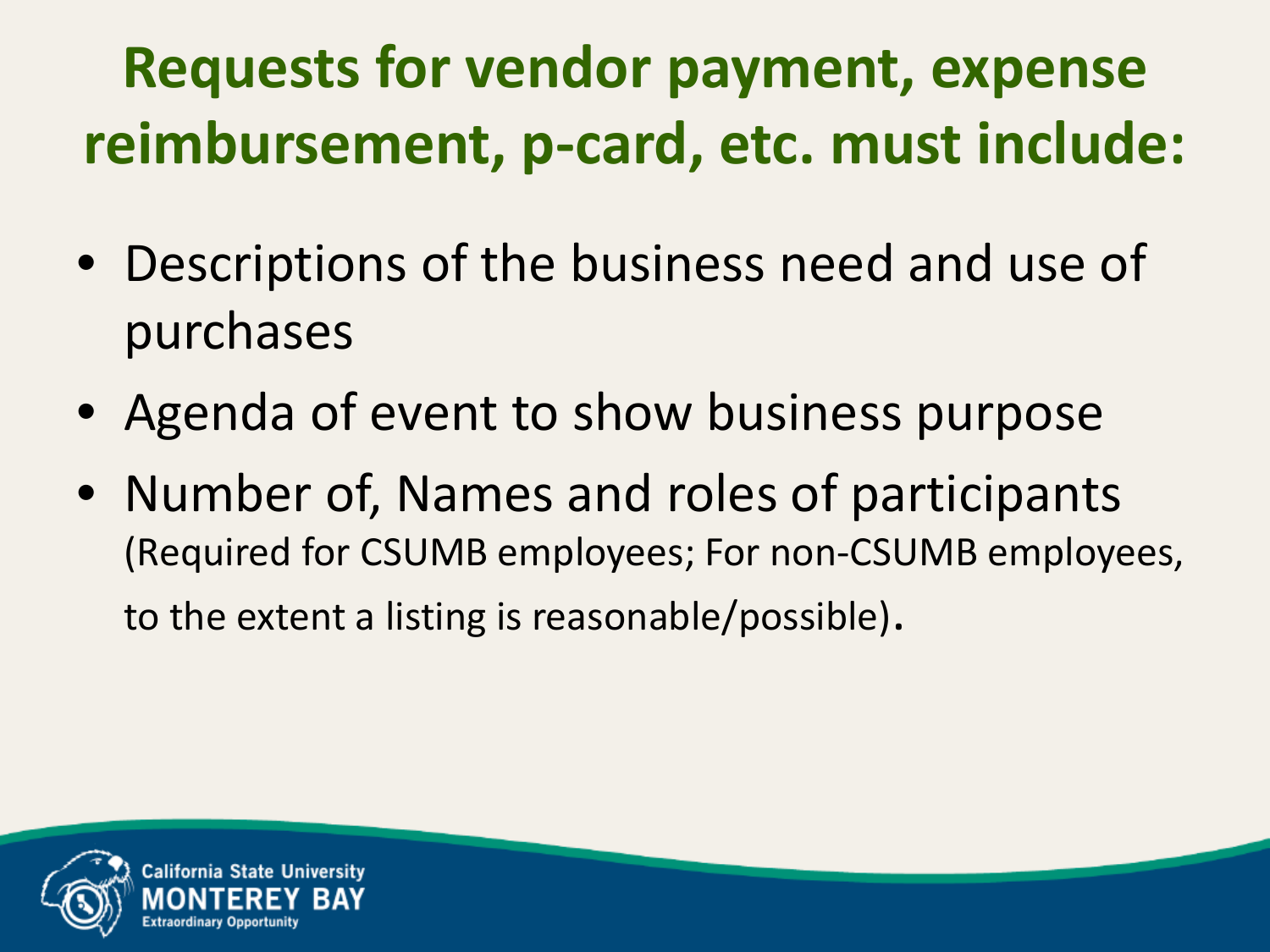### **The allowable maximum per person rate(s)**

- Breakfast \$30
- $\bullet$  Lunch \$45
- Dinner \$75
- Light refreshment \$20

(Only for Hospitality! **Does not apply to travel**)

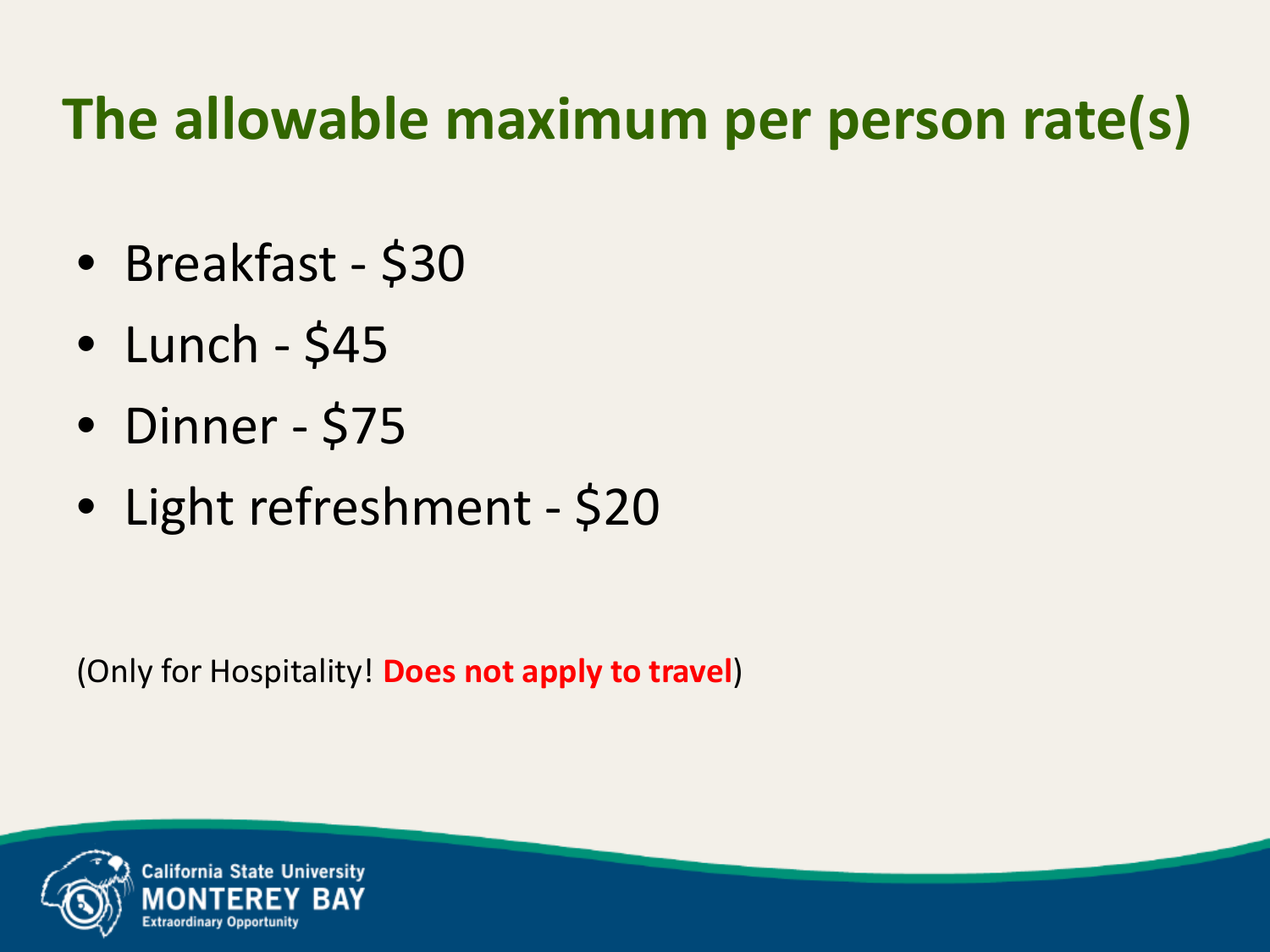### **Fund Restrictions**

State Funds may not be used:

- To pay for any expenditure prohibited by applicable laws
- To pay for transactions that do not serve a business purpose.
- To pay for alcoholic beverages, memberships in social organizations, or tobacco products.

State Funds may be used:

- To pay for awards and prizes to employees for exceptional contributions, to students for excellence, and individuals to participate in a research funded survey or study.
- For employee recognition, and official presentations for length of service awards or exceptional contributions, with at least 5 years of service.
- To pay for official employee morale-building and appreciation activities that serve a business purpose

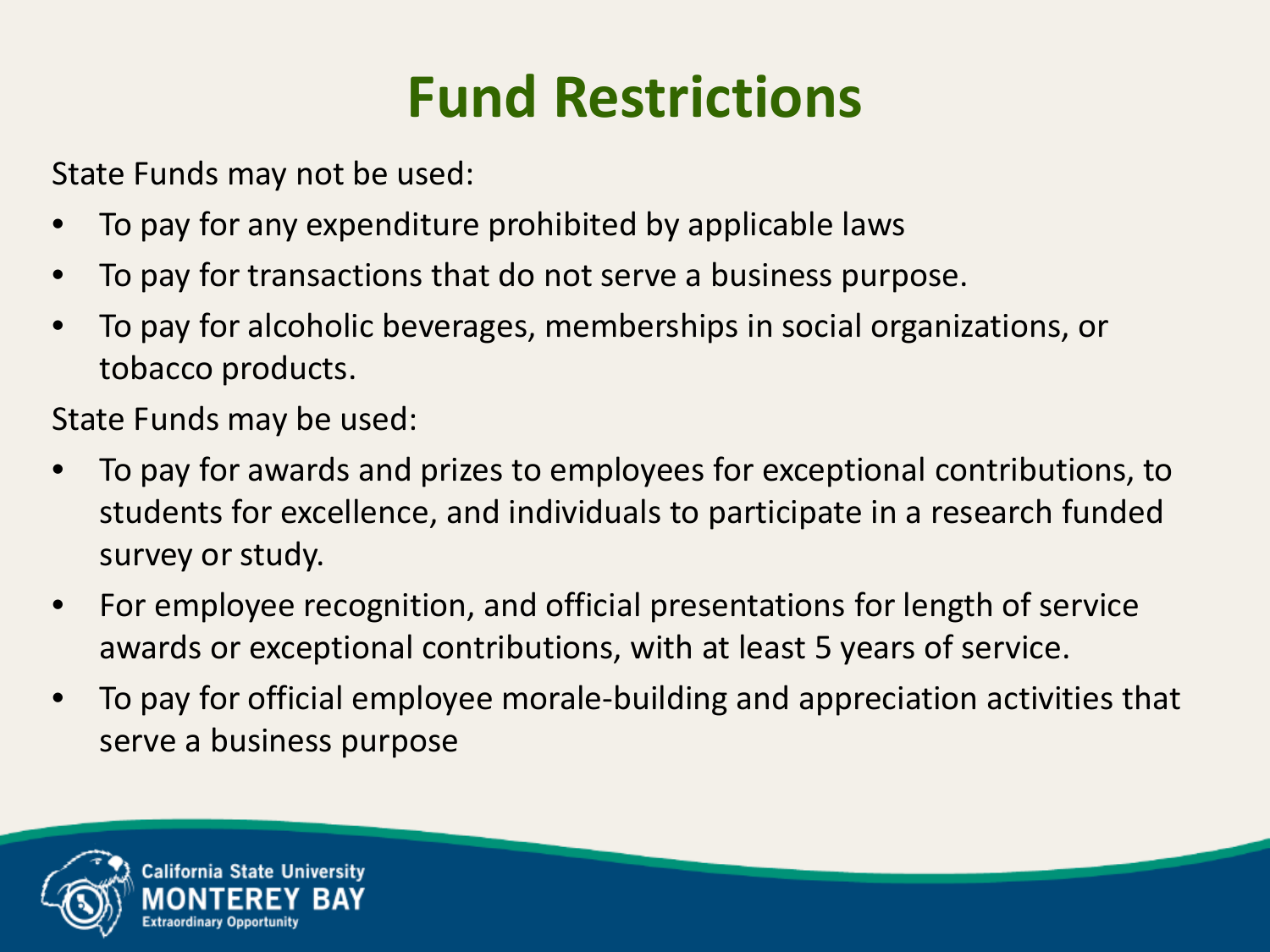

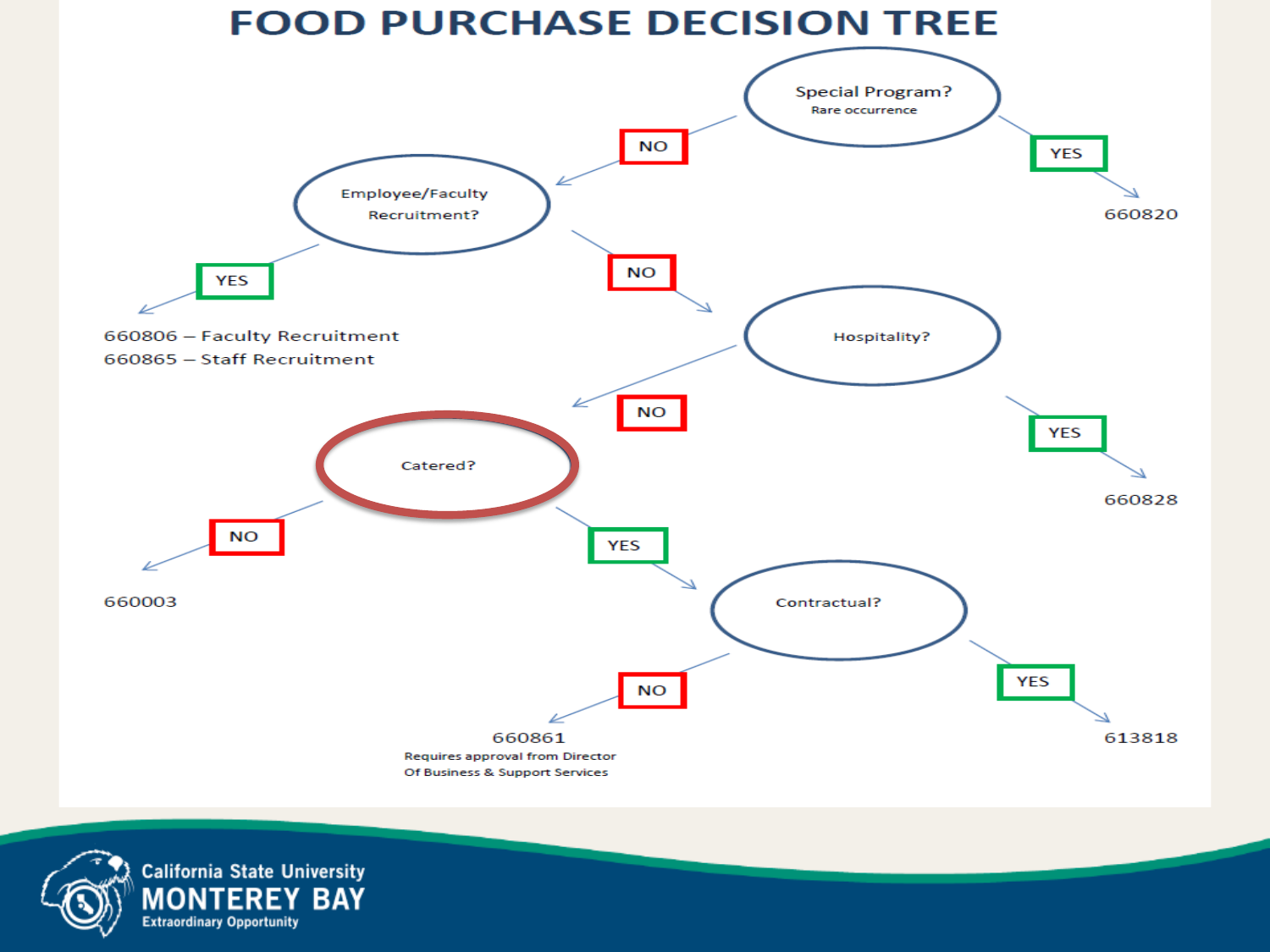### **Non-Hospitality Food/Catering Services**

- Examples of food/catering services that do not fall under hospitality
	- Catering for summer camps
	- Catering for conferences and events held for third parties (birthday parties, summer conferences)
- Please visit Food Safety and Service at: <https://csumb.edu/police/food-safety-and-service> for more information on food and catering events

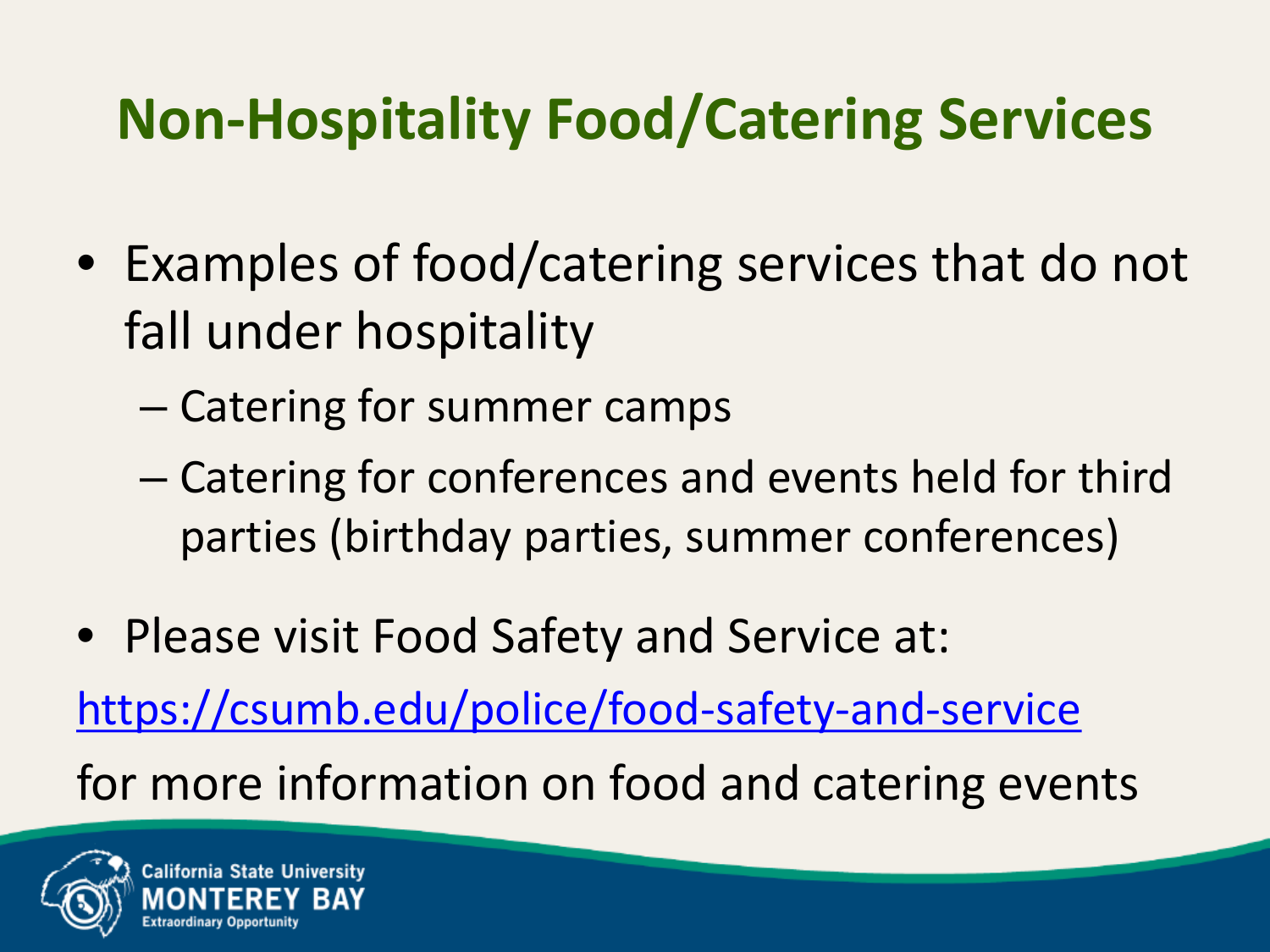#### **Non – Catered**

• Purchasing food for meeting or event

• Goes to 660003 - Supplies

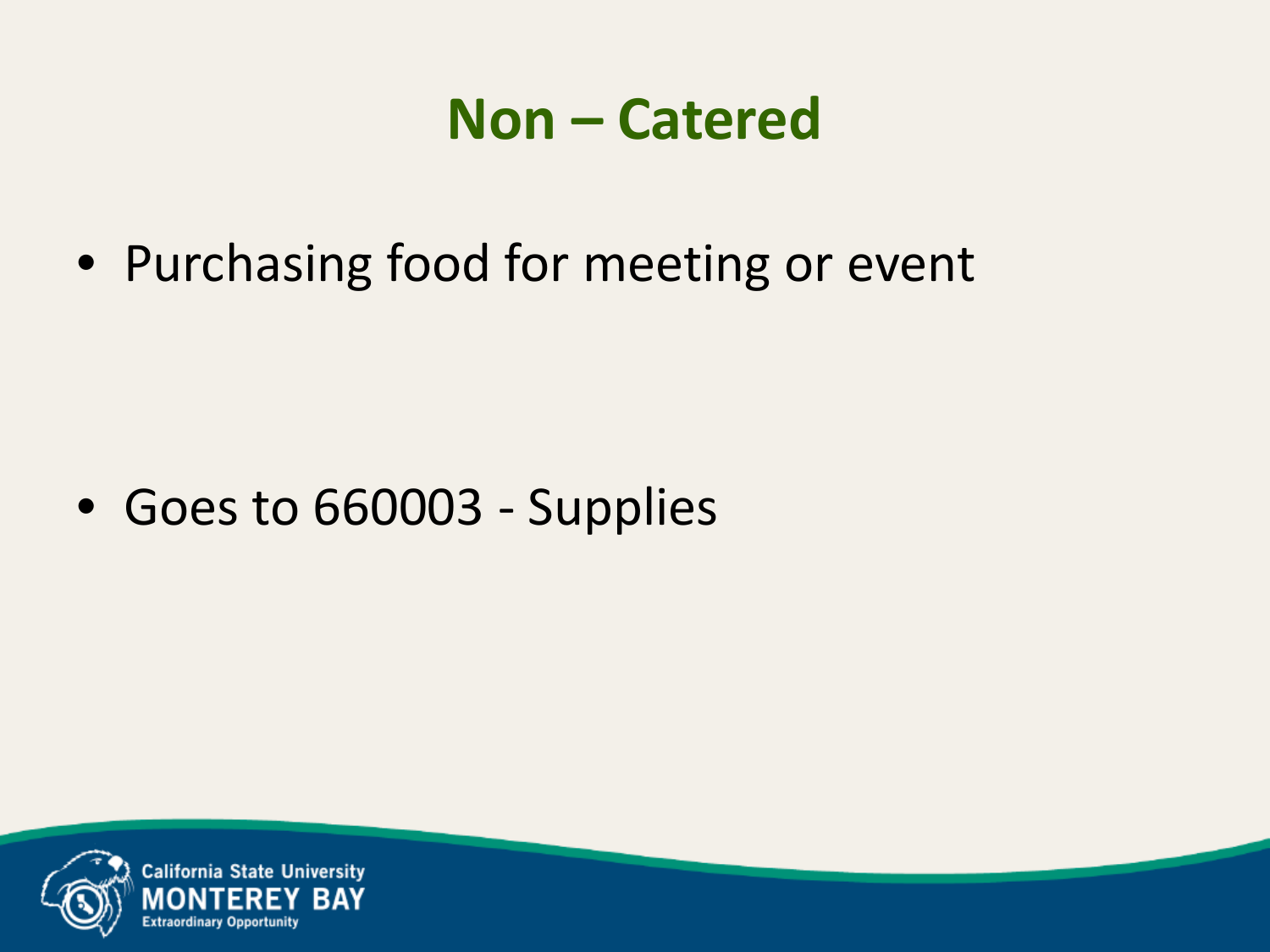

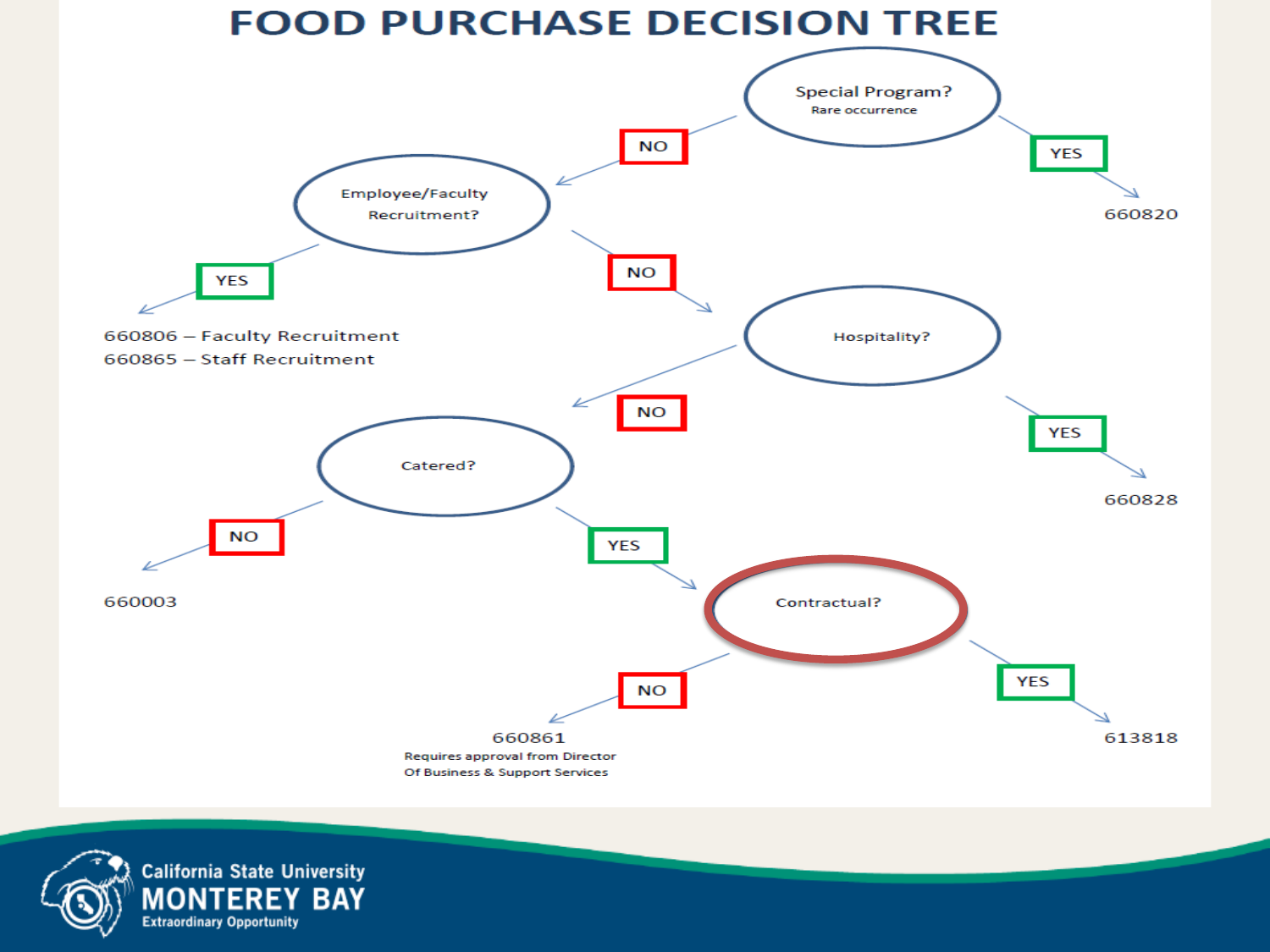

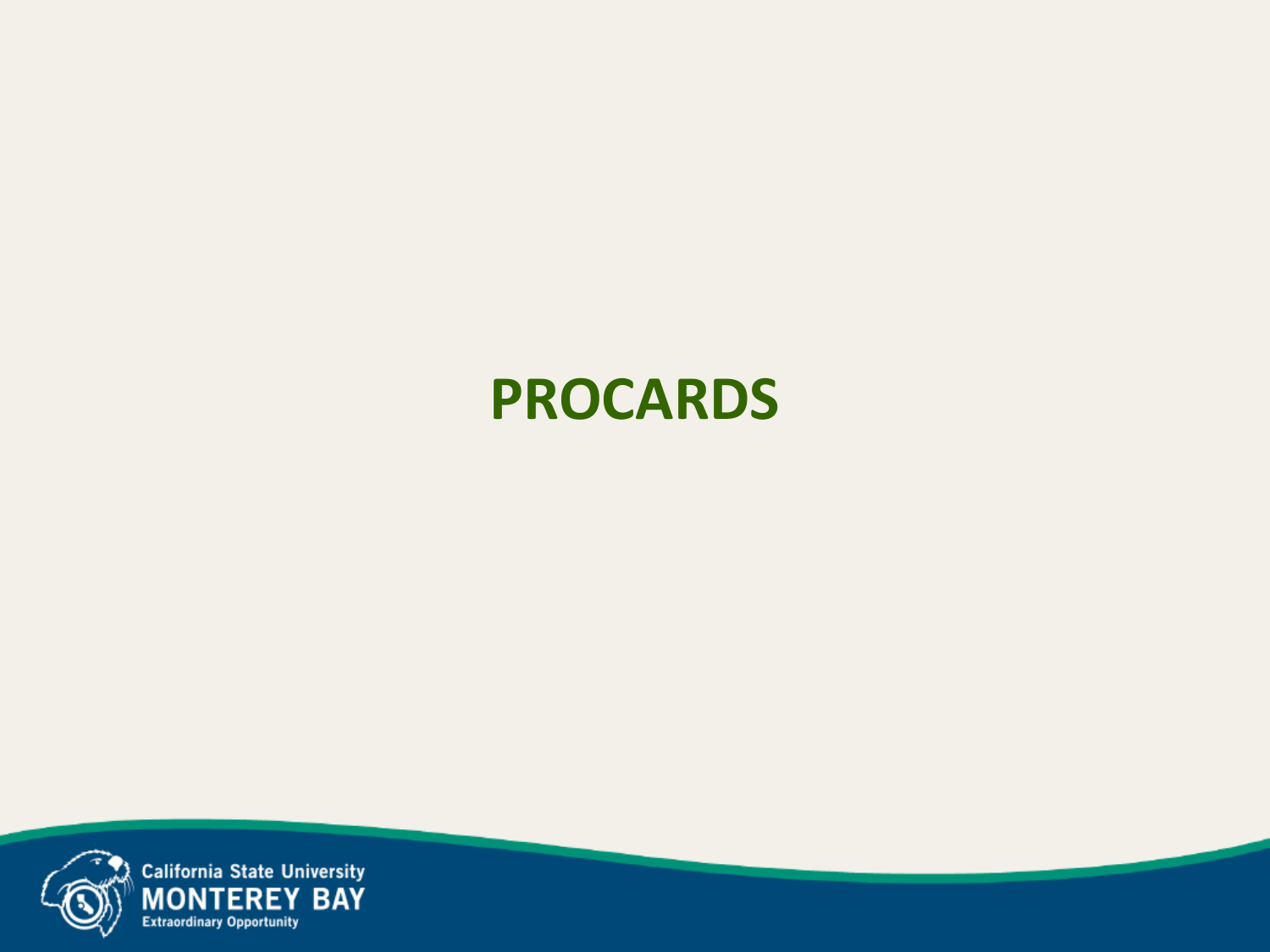### ProCard Agenda

- Getting a ProCard
- "Transaction Declined"
- Conflict of Interest Requirements
- 2018 Procurement Card Handbook
- Using Your ProCard
- Pitfalls to Avoid

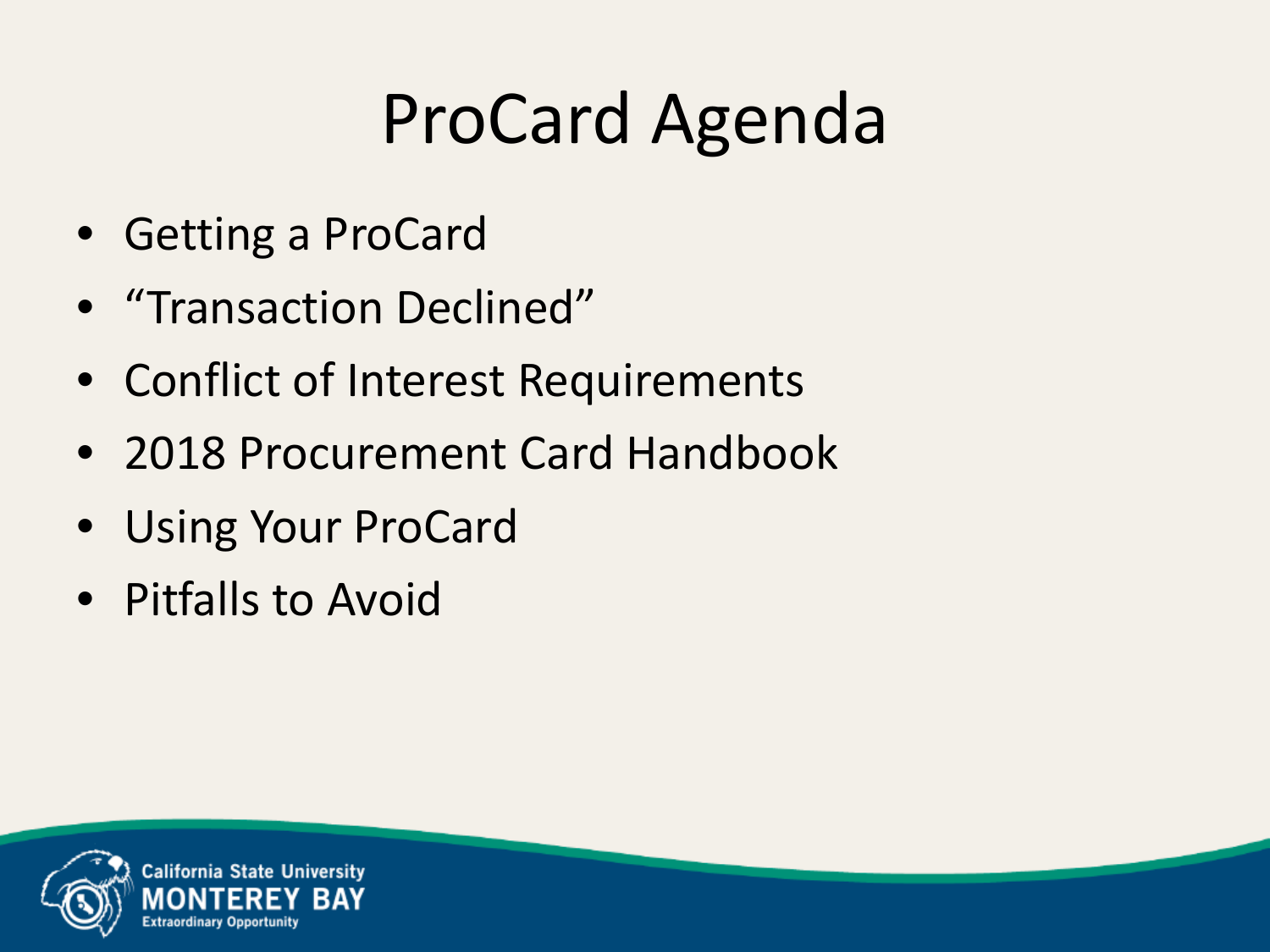# Getting a ProCard

- Application Form (Purchasing Website)
	- <https://csumb.edu/finance/procurement>
- Spending Limits
- Approving Official / Backup Approving Official
- Schedules and Deadlines
- Reconciliation Buddy
- Conflict of Interest Requirements

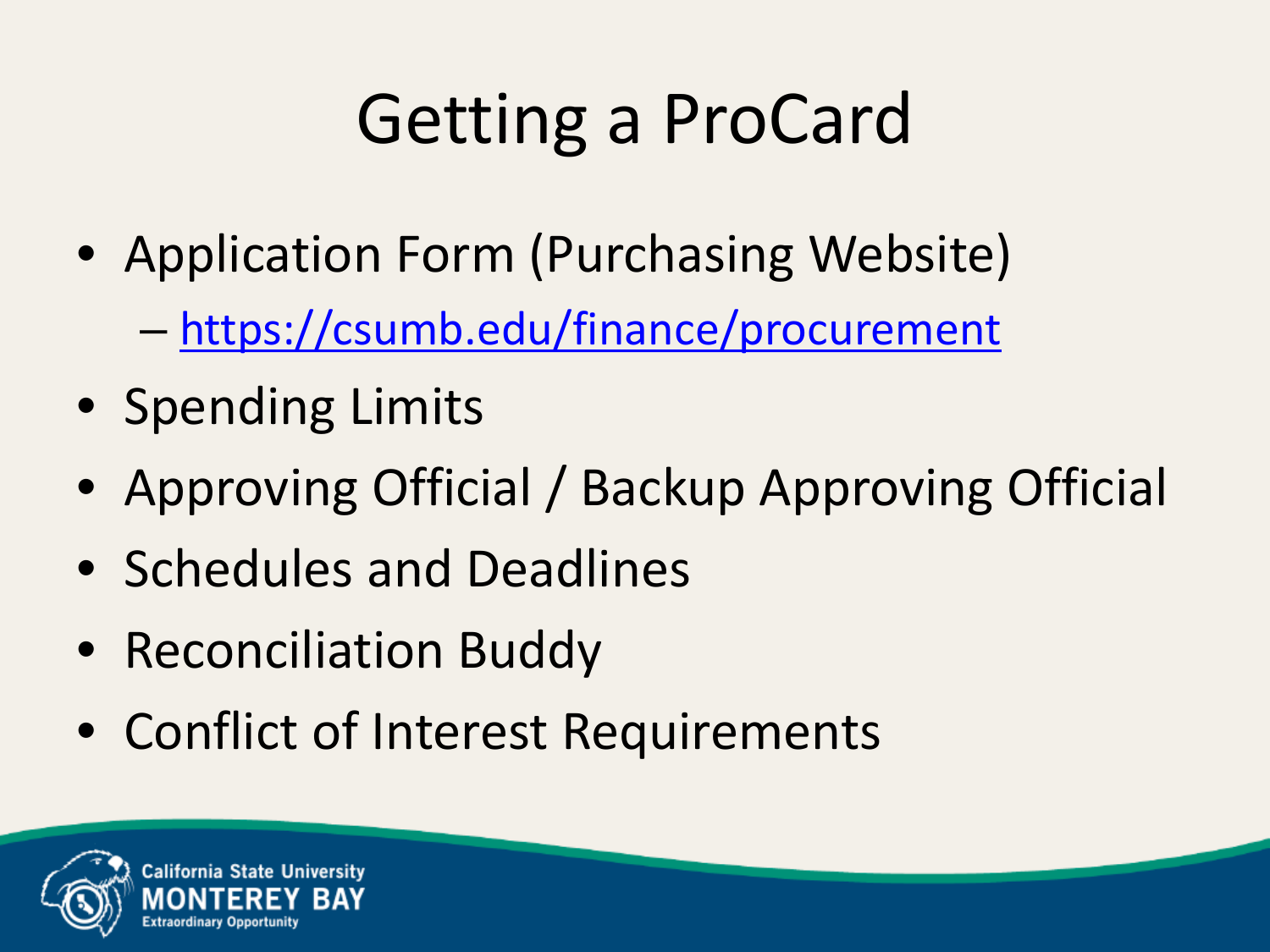# Spending Limits

- Default is \$1,000 per transaction; \$5,000 per cycle  $-$  Cycle is usually 16<sup>th</sup> through the following 15<sup>th</sup>
- Temporary Changes: email from Approving Official – To Eva Salas 1**<sup>o</sup>**, Art Evjen 2**<sup>o</sup>**, or Michael Phillips 3**<sup>o</sup>**
- Permanent Changes: Signed Form from Approving **Official**

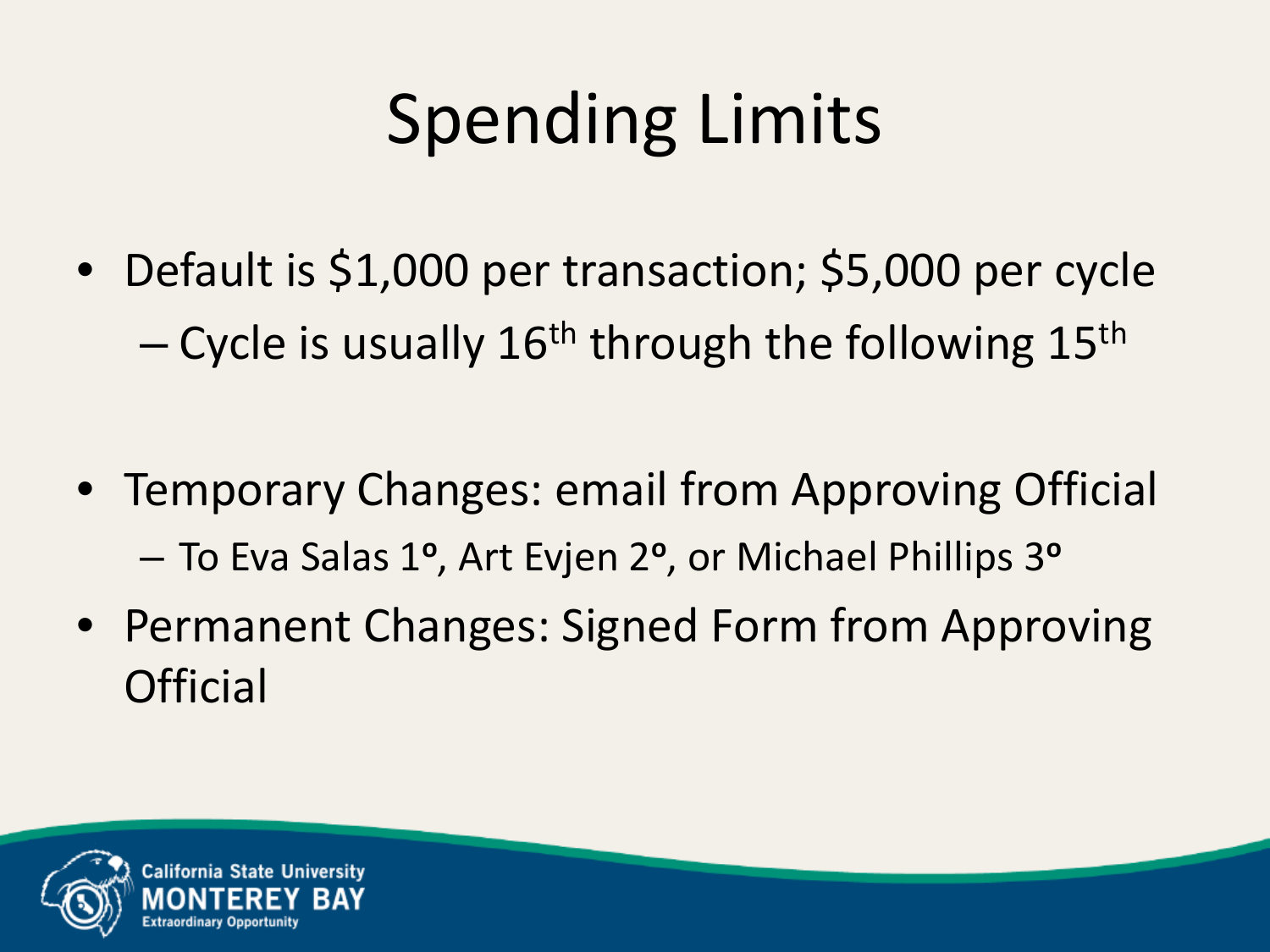# "Transaction Declined"

- Exceeding Current Spending Limits. **DON'T SPLIT!**
	- Send email from Approving Official to Eva, Art, Michael
- Suspected Fraud Activity
	- Call the U.S. Bank number on the back of the card
	- Last 4 digits of your Otter ID
- Merchant Category Code (MCC)
	- Contact Eva, Art, or Michael by phone or email
	- Live update and can rerun the transaction

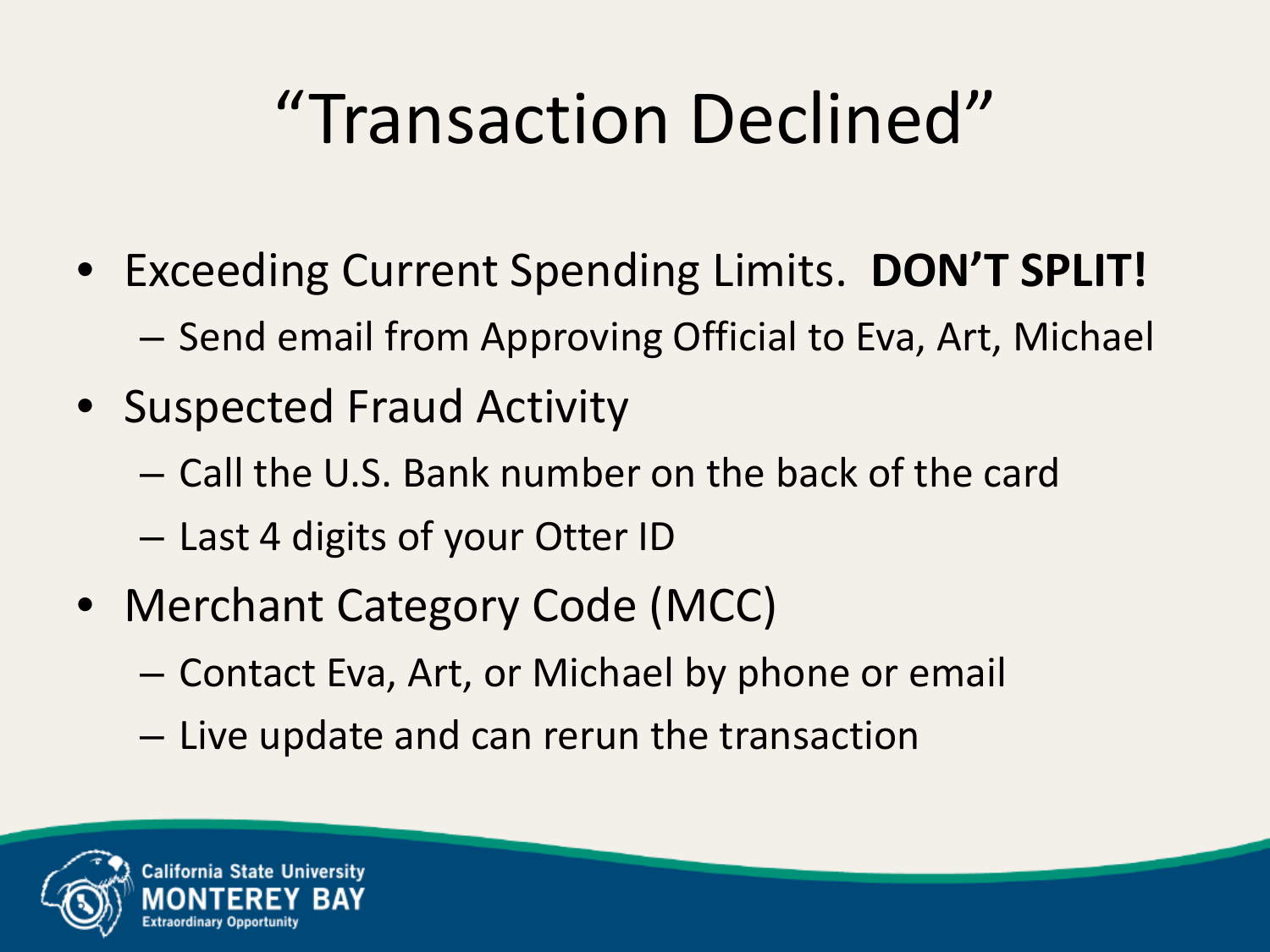### Schedules and Deadlines

- Schedule from Eva Salas
- Email Alerts from Procurement
- Approvals Process and Time Lags
- Procurement Needs:

Reconciliation Reports w/ Descriptions AND **only 2** signatures (Holder and Approver) AND original detailed receipts

- Strongly Consider:
	- Backup for Reconciliation Report ("Recon Buddy")
	- Backup for Approving Official

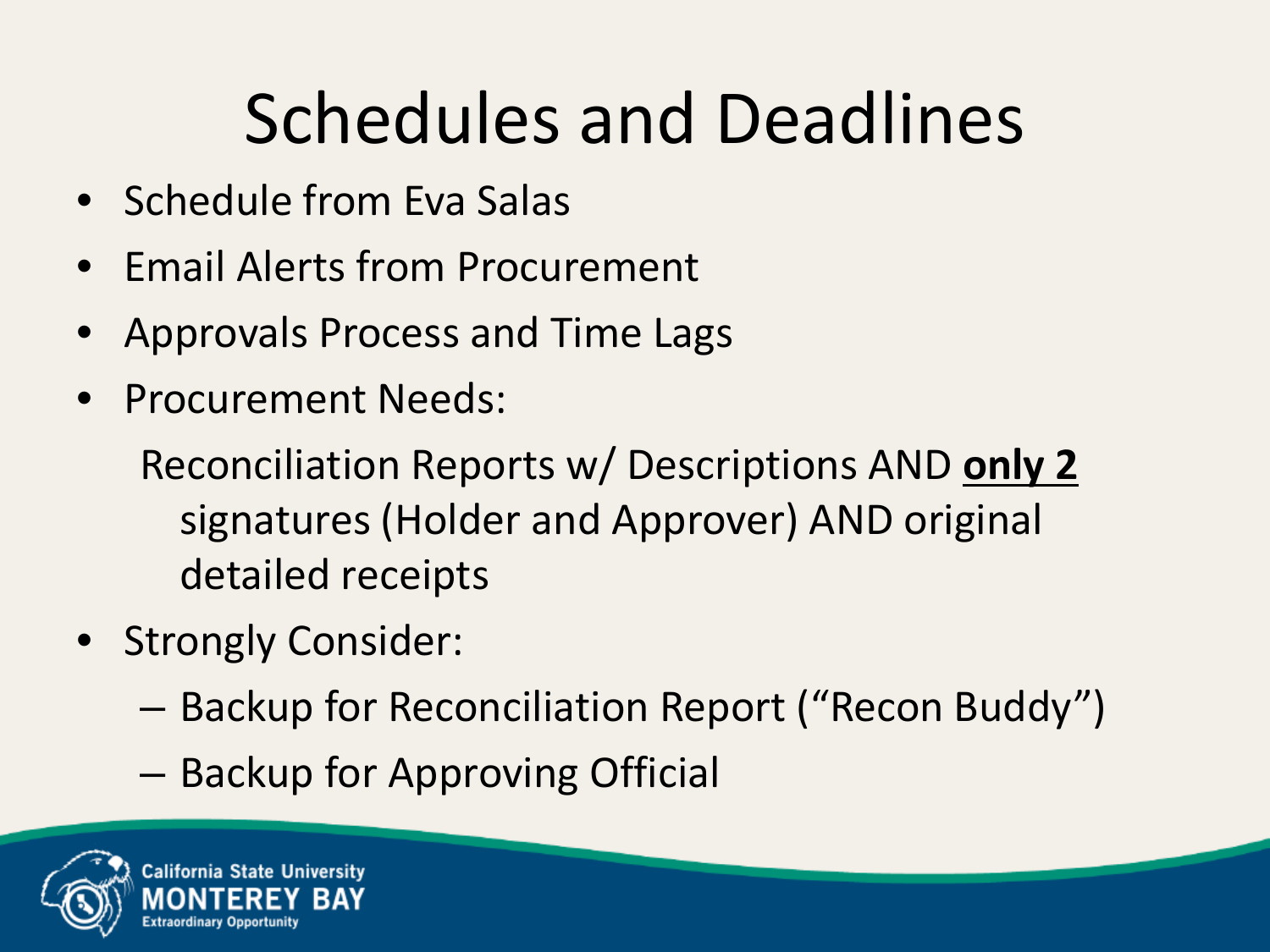### Recon Buddy



- Reconciles/Submits Reports when You're Away
- Access to CFS ProCard Module is Required
- Access to Receipts
- Access to Approving Official

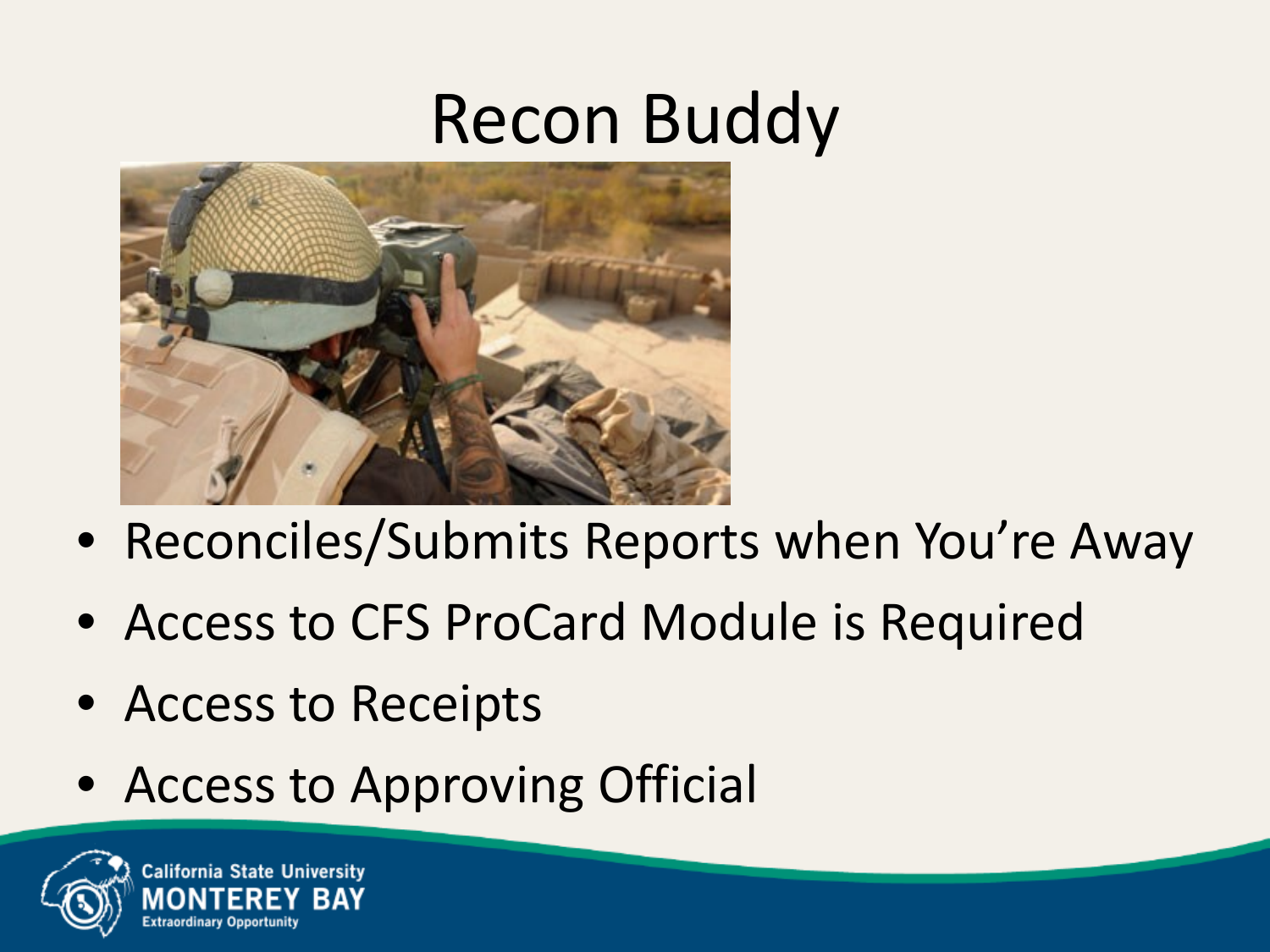- EO 760
- Required of Every ProCard User
- Form 700
	- Sent by Melanie Chavez, as needed
	- Due immediately, if first time
	- Due Every April, reporting on the past calendar year
- Ethics/Conflict of Interest Training
	- On-line through University Personnel
	- Due at initiation and every two years

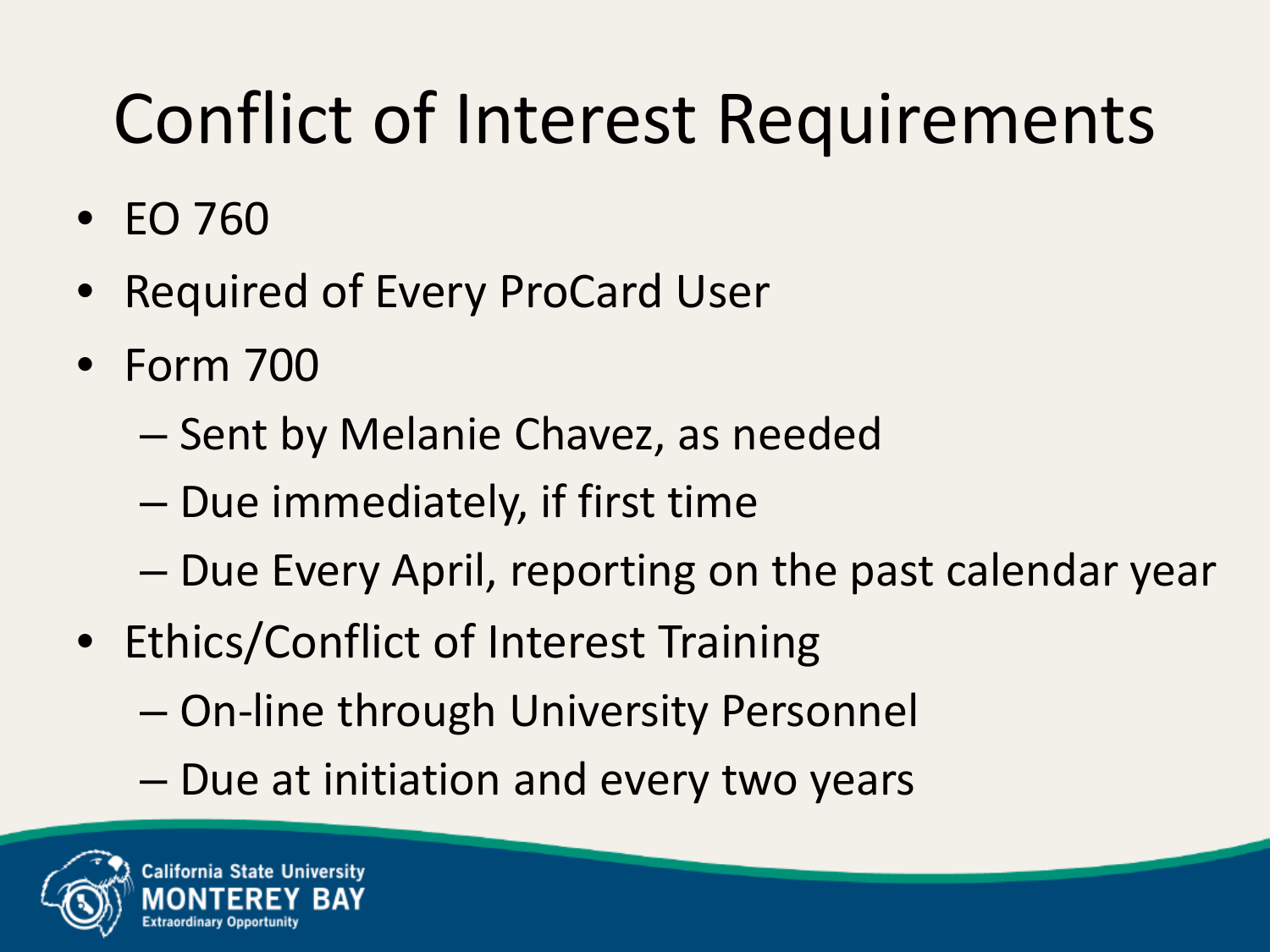What this Means for New ProCard Users:

- ProCard Application Form sent to Procurement
- Procurement sends email to:
	- University Personnel
		- o Coordinates Form 700
		- o Initiates Conflict of Interest Training
	- Administrative Systems Management

o Provides access to CFS ProCard module

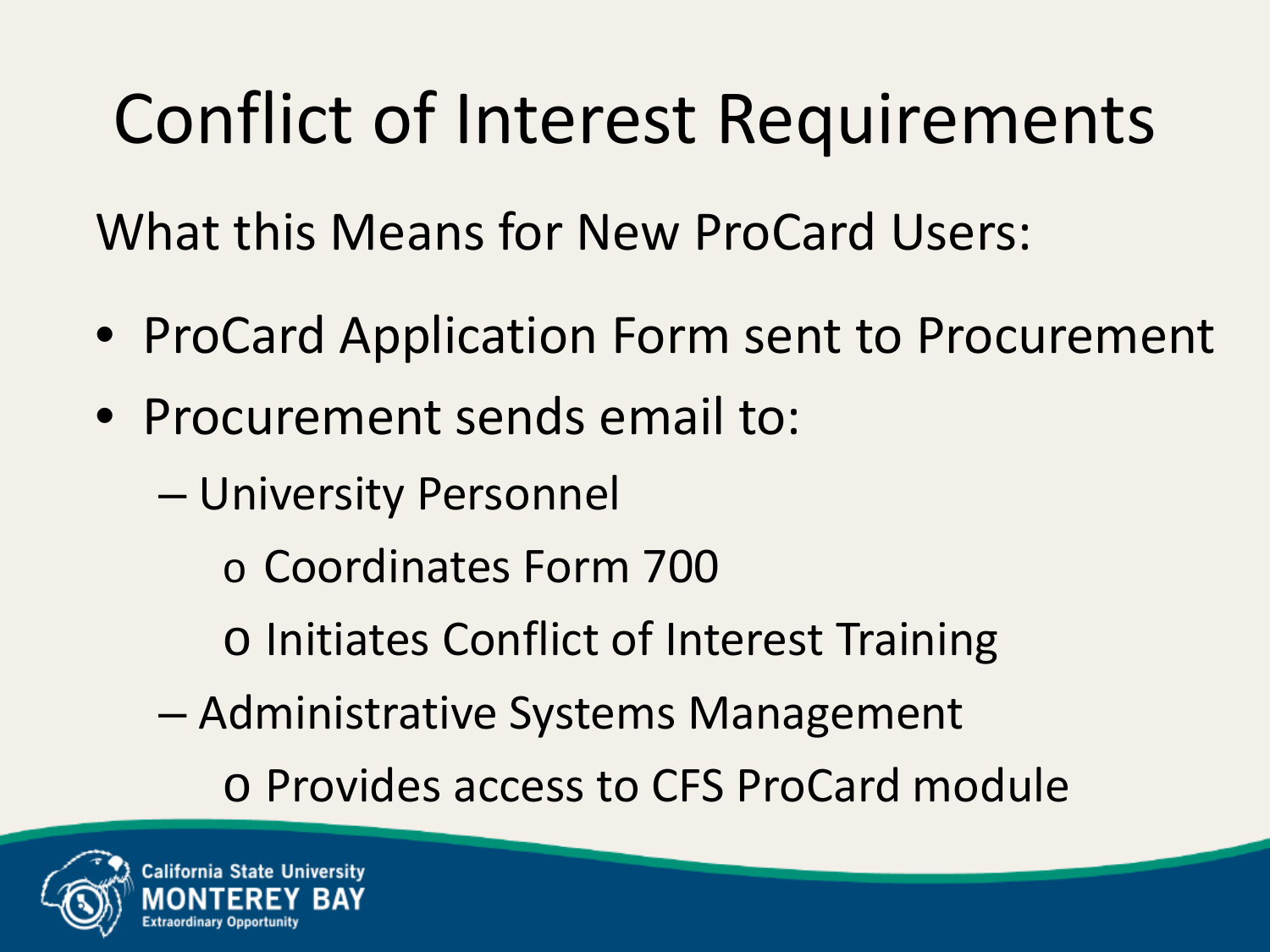What this Means for New ProCard Users:

- Form 700 AND the Conflict of Interest Training must be completed before the new ProCard is provided to the ProCard User
- Form 700 must be delivered to University Personnel
- University Personnel sends confirmation to Procurement

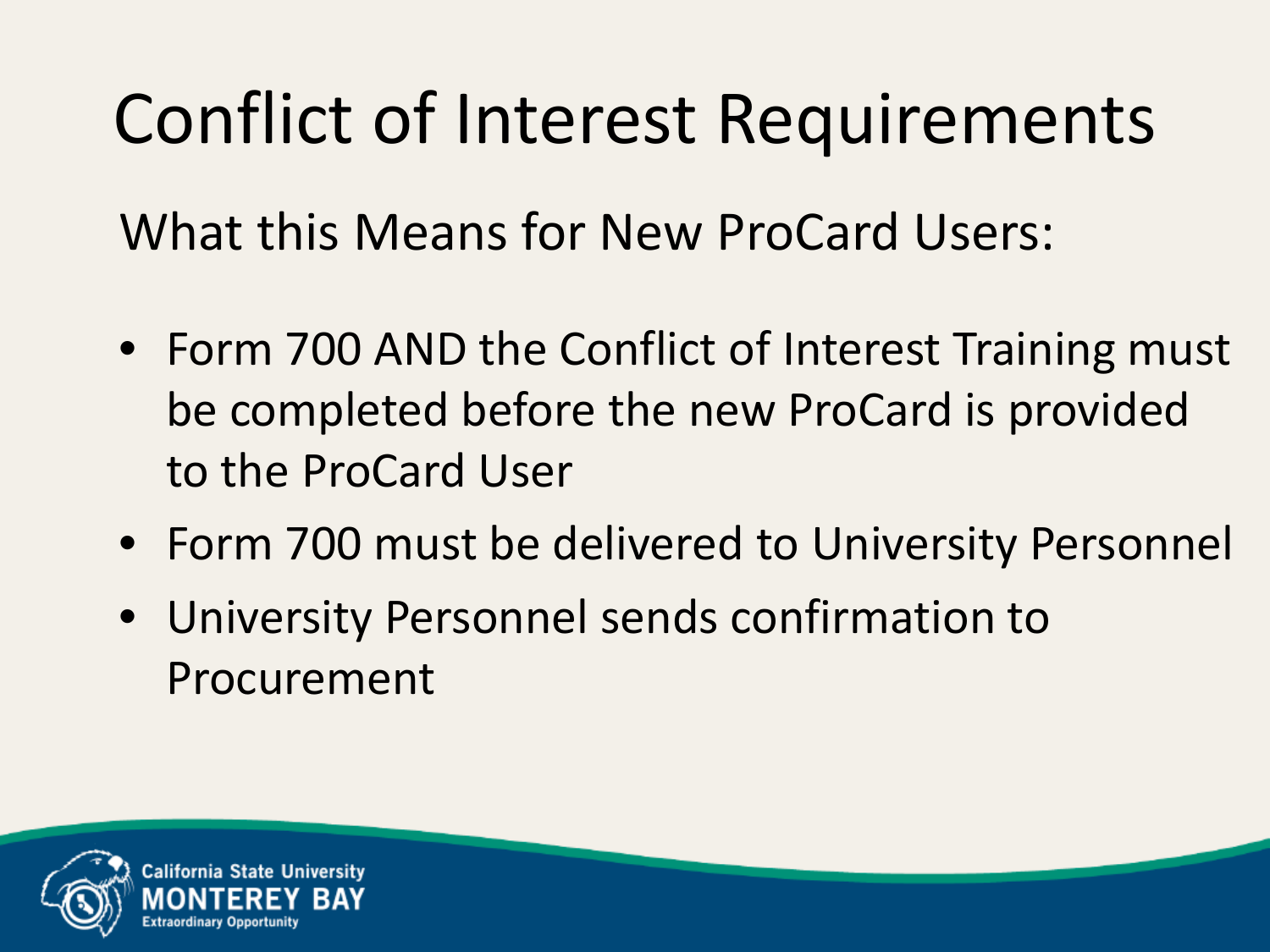What this Means for *Current* ProCard Users:

- Must complete and submit the Form 700 *each year* (April) while you have a ProCard
- Must complete the On-line Training *every two years* as prompted by HR

#### *Non-compliance may result in ProCard suspension or revocation*

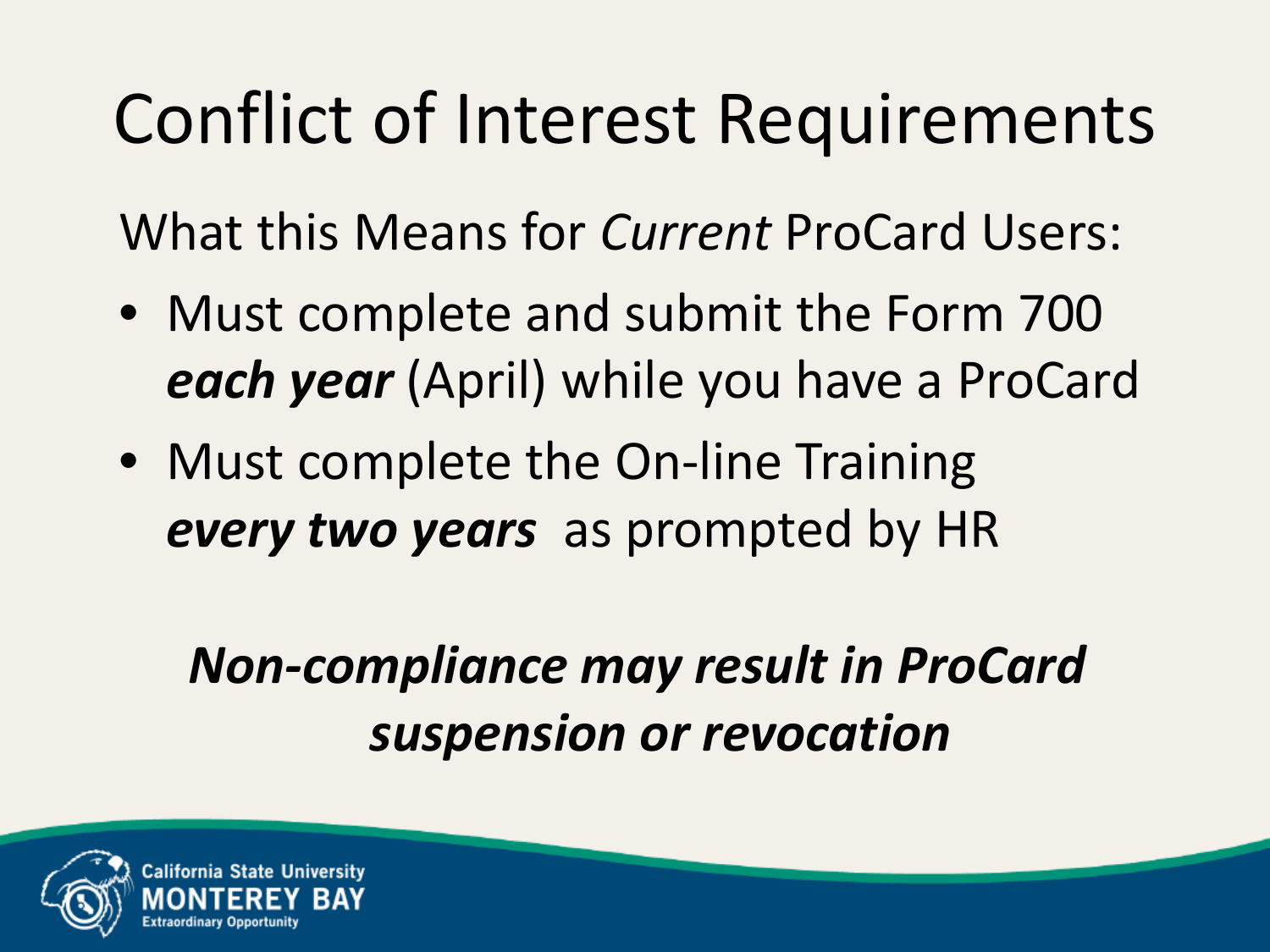Also, for All ProCard Users:

Upon terminated use of a ProCard, Procurement will notify University Personnel and a Form 700 must be completed for the partial calendar year.

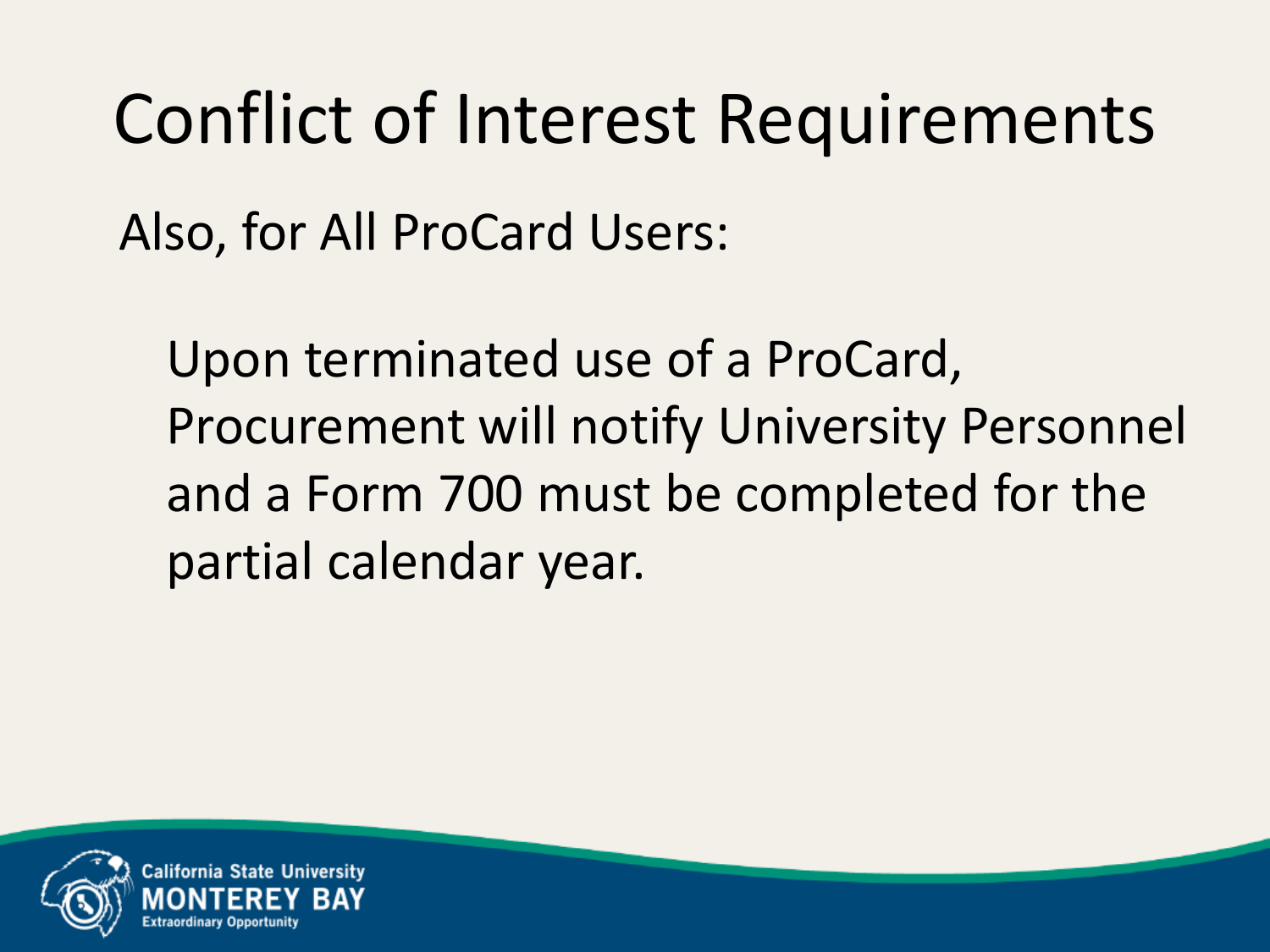# 2018 Procurement Card Handbook

Please keep a copy handy (virtual, or otherwise)

Link: <https://csumb.edu/finance/procurement>

- Recommended:
	- Electronic Copy on your desktop
	- Saved among your "Favorites"
- Please update when we send out revisions
- Cardholders and Approving Officials are responsible for compliance with the Guidelines

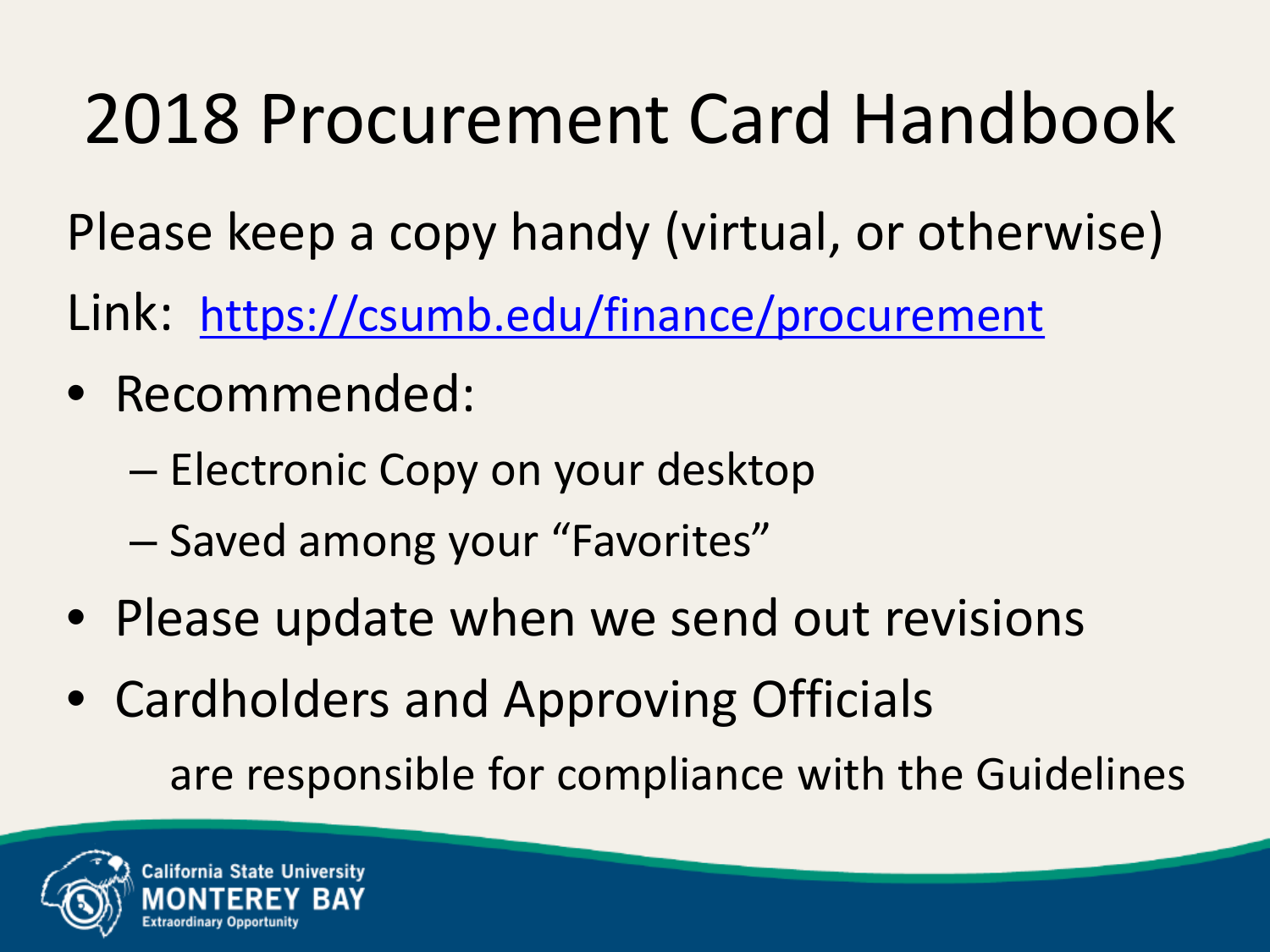# What's Unchanged

Corrective Actions for Non-Compliance

- ProCard privileges suspended for late and/or incomplete reconciliation reports
- Warning issued with email alert re: download available
- Duration of suspension may reflect duration of lateness ex: 5 days late; ProCard will be reinstated 5 days after report received
- Suspension for other non-compliance actions
- Possible Revocation for repeated non-compliance
- Prior Audit Findings

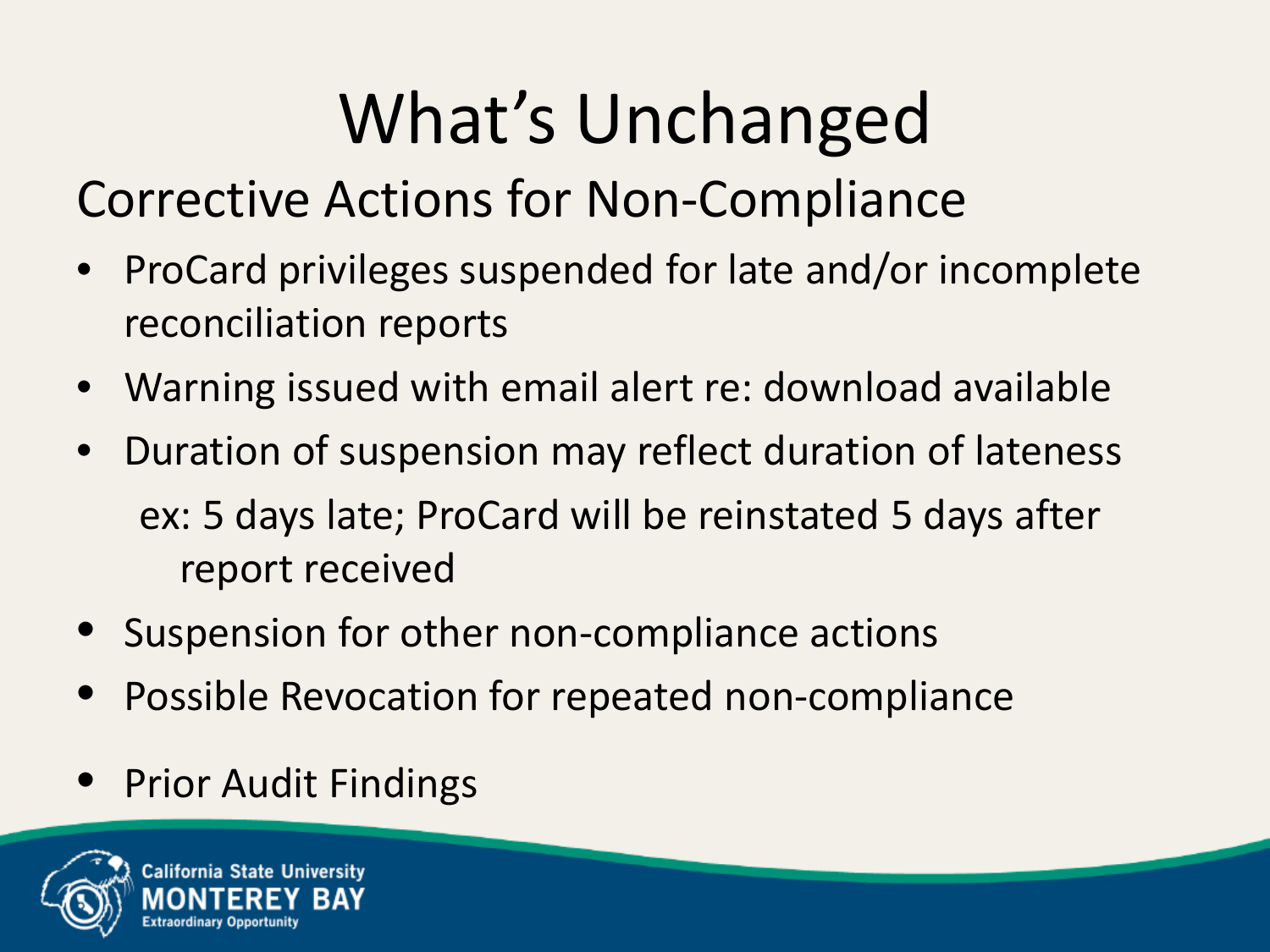# What's Unchanged

ProCard Users AND Approving Officials Need to Verify:

- Usage is in compliance with ProCard Guidelines
- No Splitting of Orders (You should NEVER need to split)
- No Prohibited Items
- Conditional Items must have Prior Written Authorization(s)
- Reconciliation Docs are signed and delivered on time
- Reconciliation Docs are Complete
	- Special Category Items have been marked using the codes
	- All Itemized/Detailed Receipts are original and included
	- No missing or unaccounted receipts

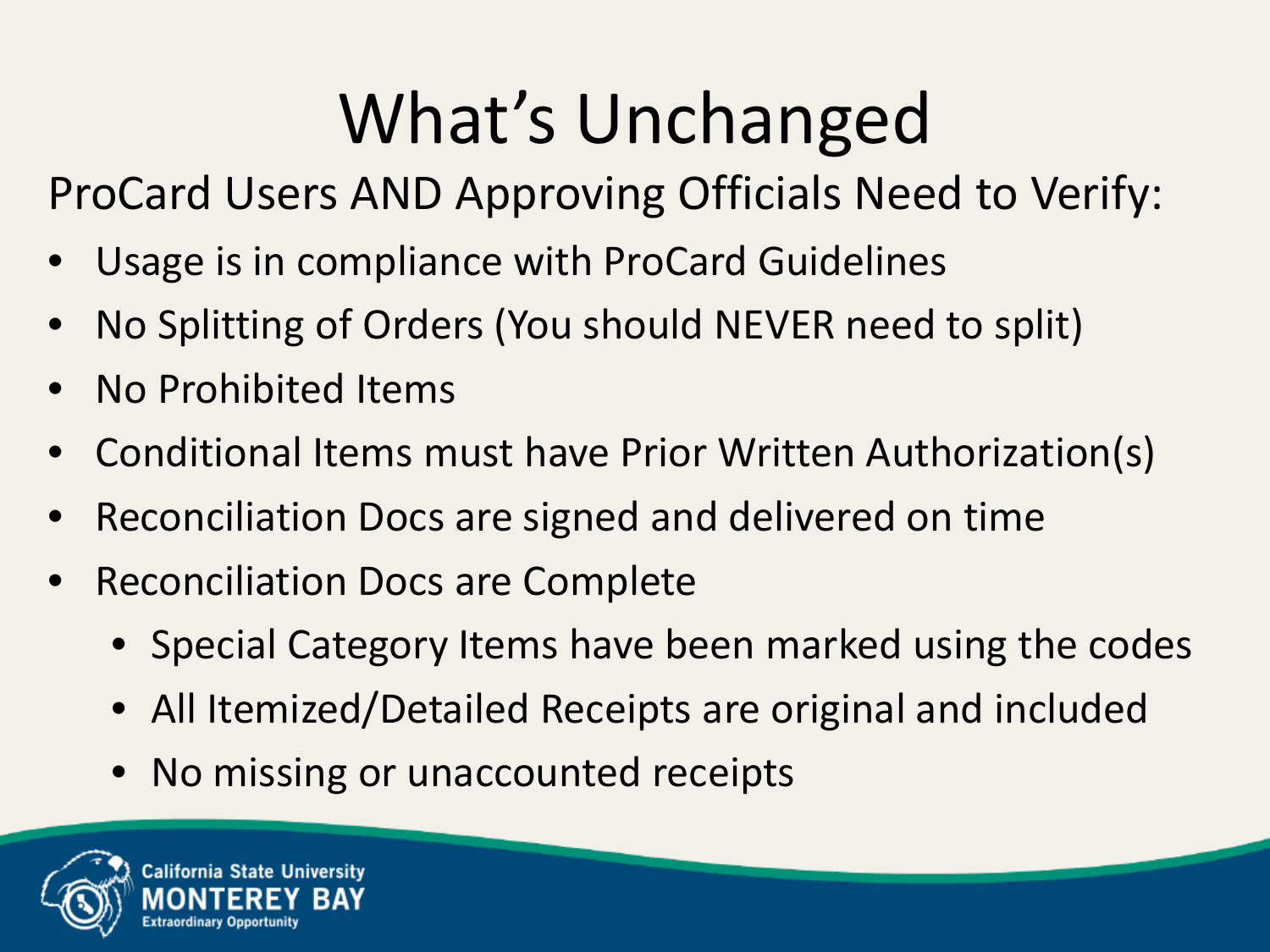# What's Unchanged

Taxes We are NOT Tax-Exempt!

- California Sales Tax
	- Based on point of receipt/delivery (Seaside = 9.25%)
	- If delivered and charged less than 9.25%, we still pay the difference (happens "behind the scenes")
- Use Tax (happens "behind the scenes")
	- Purchases made outside CA that would be taxed if in CA
	- Must still pay tax; full amount to appear on your financial reports
	- Based on Seaside rate (currently 9.25%)

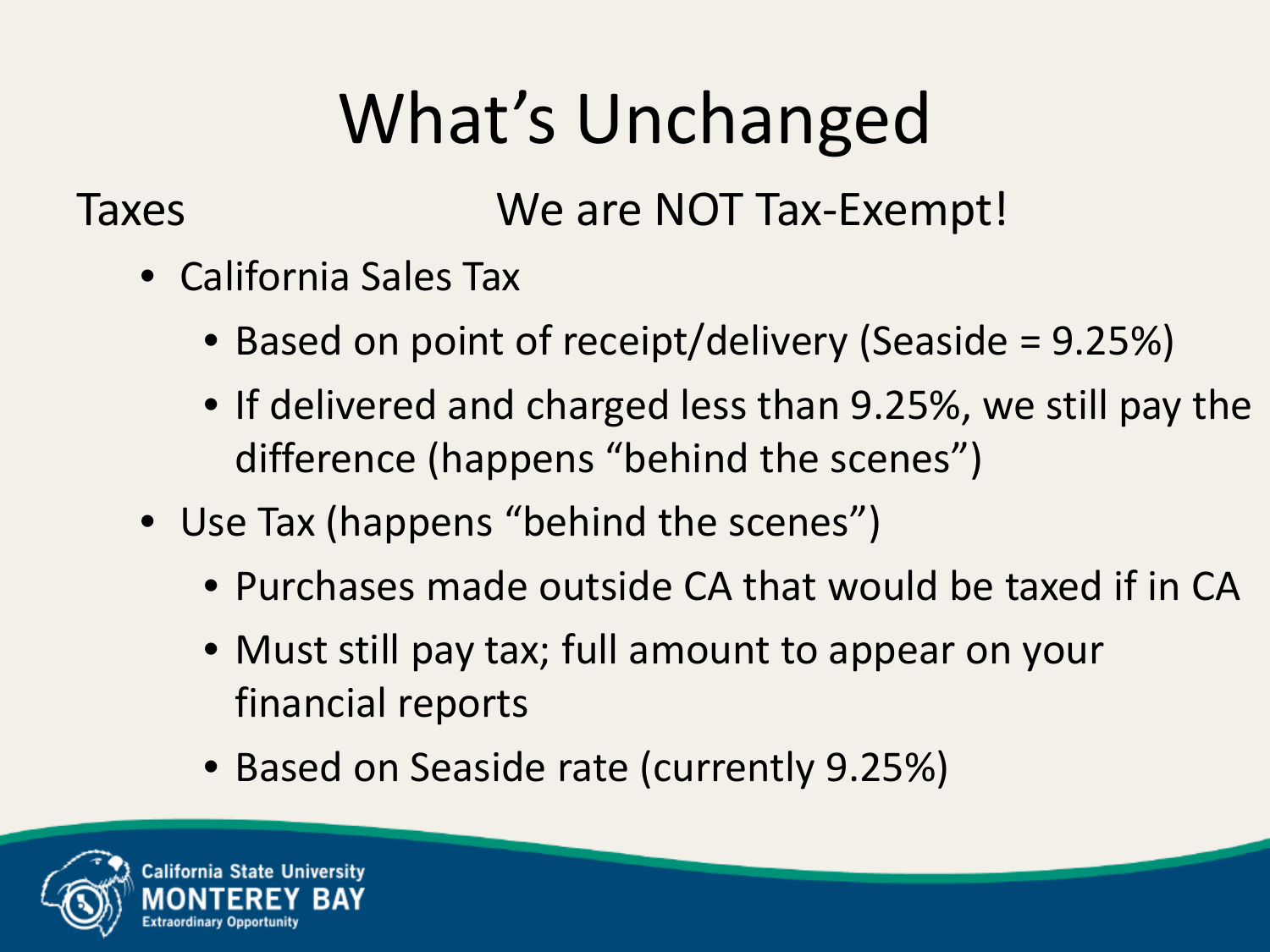### Reconciliation Reminders

- Receipts **need to be detailed** and match the amount posted and noted on the reconciliation report.
- Do not send report to Procurement if a receipt is missing or does not match the amount posted. **Reports will not be accepted unless all receipts are attached.**
- Before sending reports to Procurement, make sure the reports are signed by the Cardholder and Approving Official.
- A Catering Form is always required for all food expenses, e.g., A'viands, Target, Safeway, etc. prior to the event.

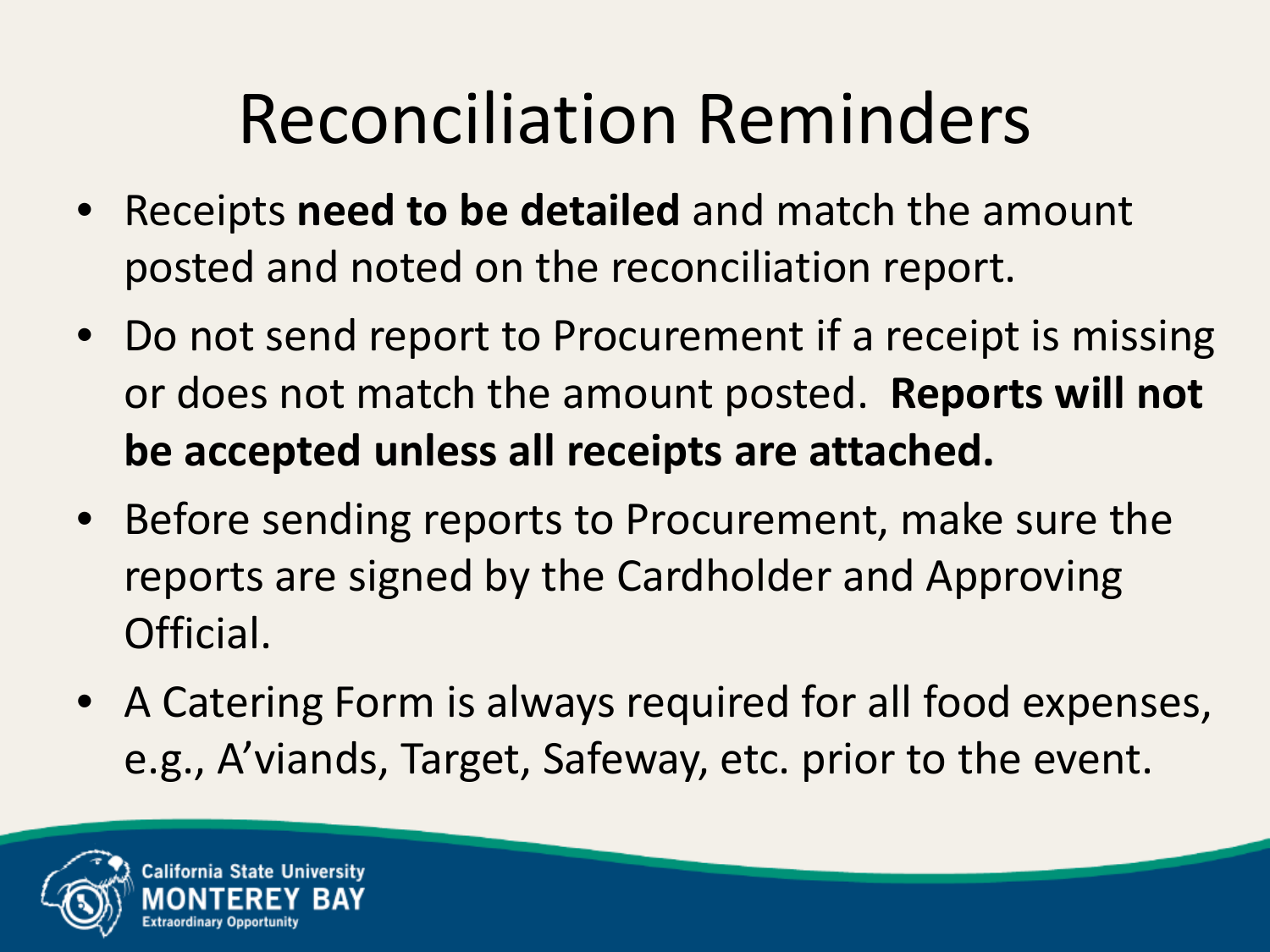### Reconciliation Reminders

- When reconciling your ProCard report, always enter a description for each transaction posted
- Use correct account number for expenses when reconciling statement
- When reconciling report *PLEASE* put receipts in the same order as shown on the recon report
- Submit documentation to evidence the prior written authorizations and other conditional requirements

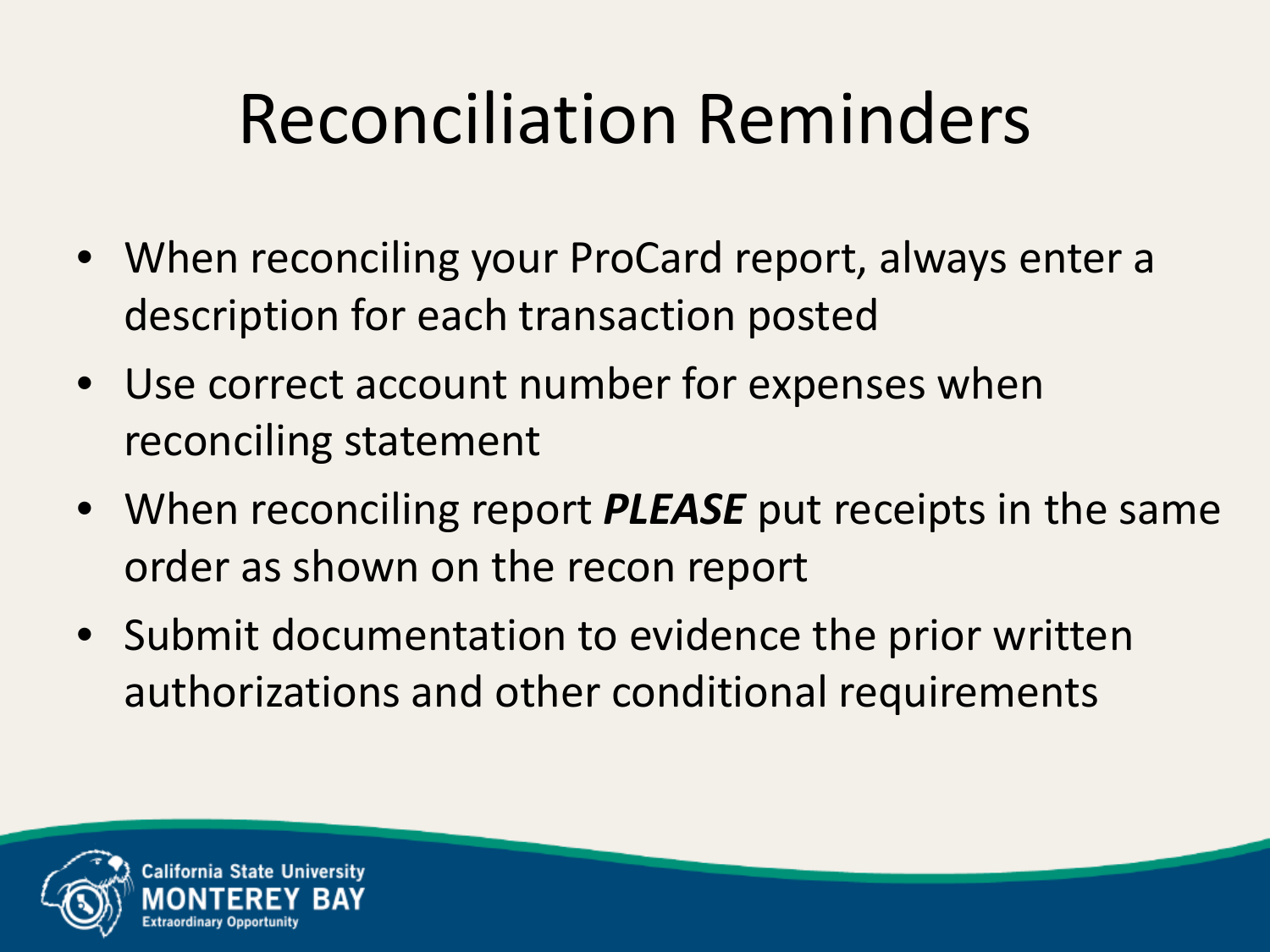### Pitfalls and Reminders

- Computer hardware and software Must obtain PRIOR written approval from IT on any items that will reside on the campus network
- When a Cardholder's Approving Official changes, the department needs to submit an "Approving Official Change" form. NOTE: The new Approving Official must have fiscal authority for Cardholder's department
- Fraudulent activity be aware of where you are using your card – especially off-beat online websites that may lack adequate security

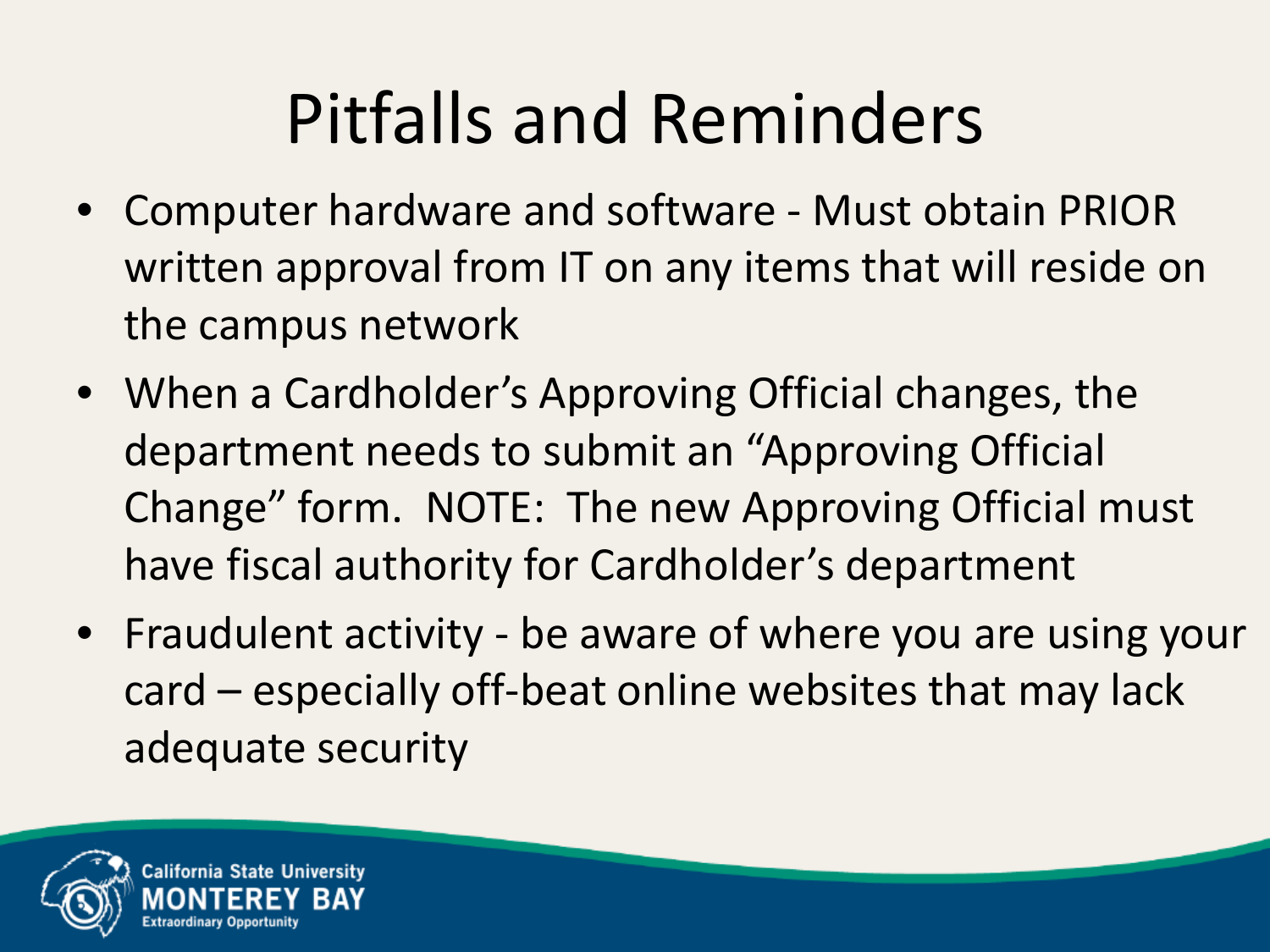# Pitfalls to Avoid

- Postage Stamps
- Contracts/Agreements not signed by a University Agent *in advance*
- Missing insurance or indemnifications regarding services obtained
- Sales/Use Tax not budgeted (or accrued)
- Returns and Credits documented

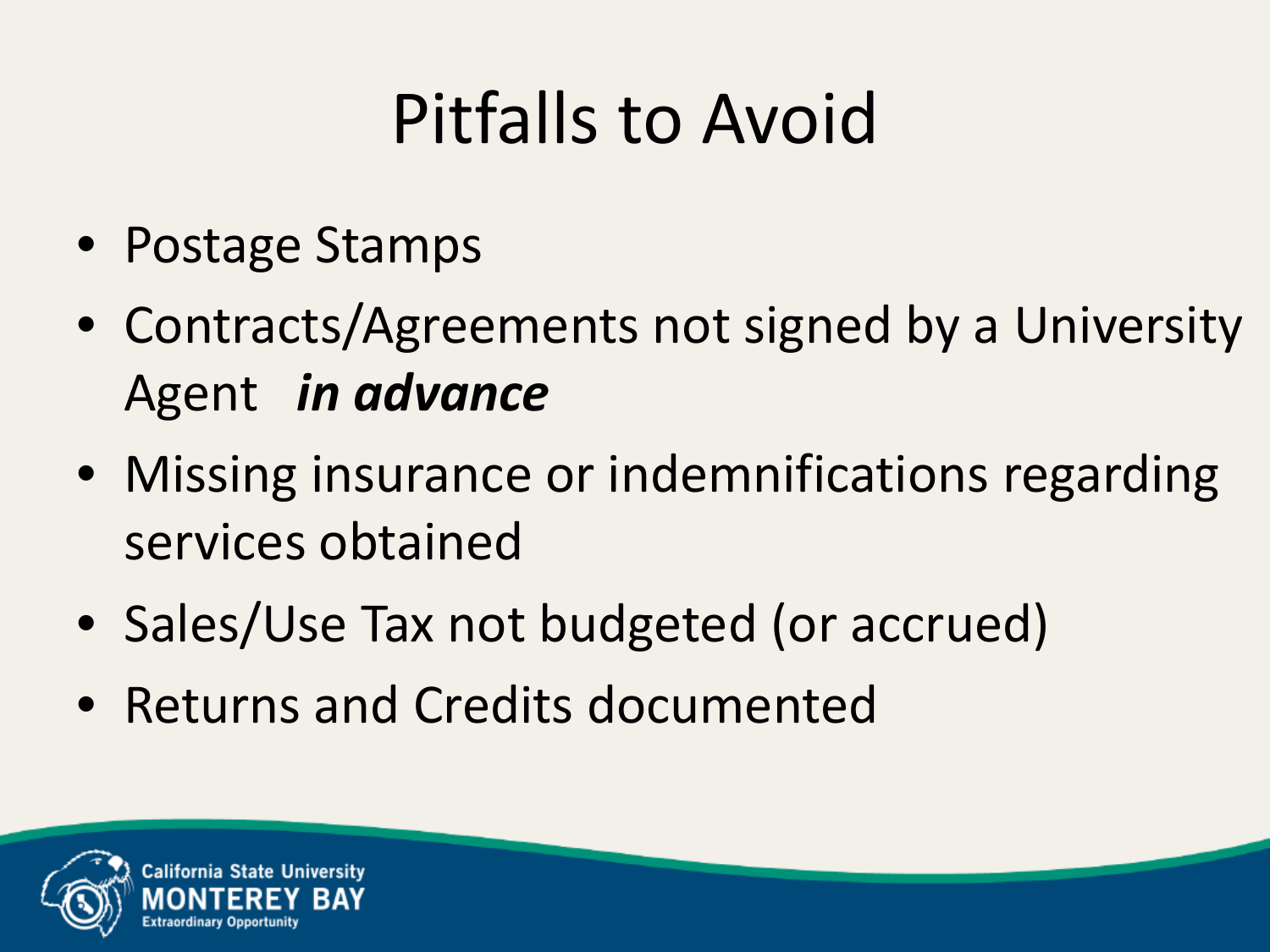# What's Still Evolving

- Expanding Uses of ProCard
- Must maintain compliance and cooperation
	- Vendor constraints

**California State University** 

- Department constraints
- With Prior Written Approval (from Procurement, IT, UA, et al.):
	- Service Agreements and Contracts Univ. Agents
	- Fixed Assets (Equipment items at \$5,000 or more)
	- Computer Equipment and Sensitive Items
	- IT Service Acquisitions, including Software as a Service

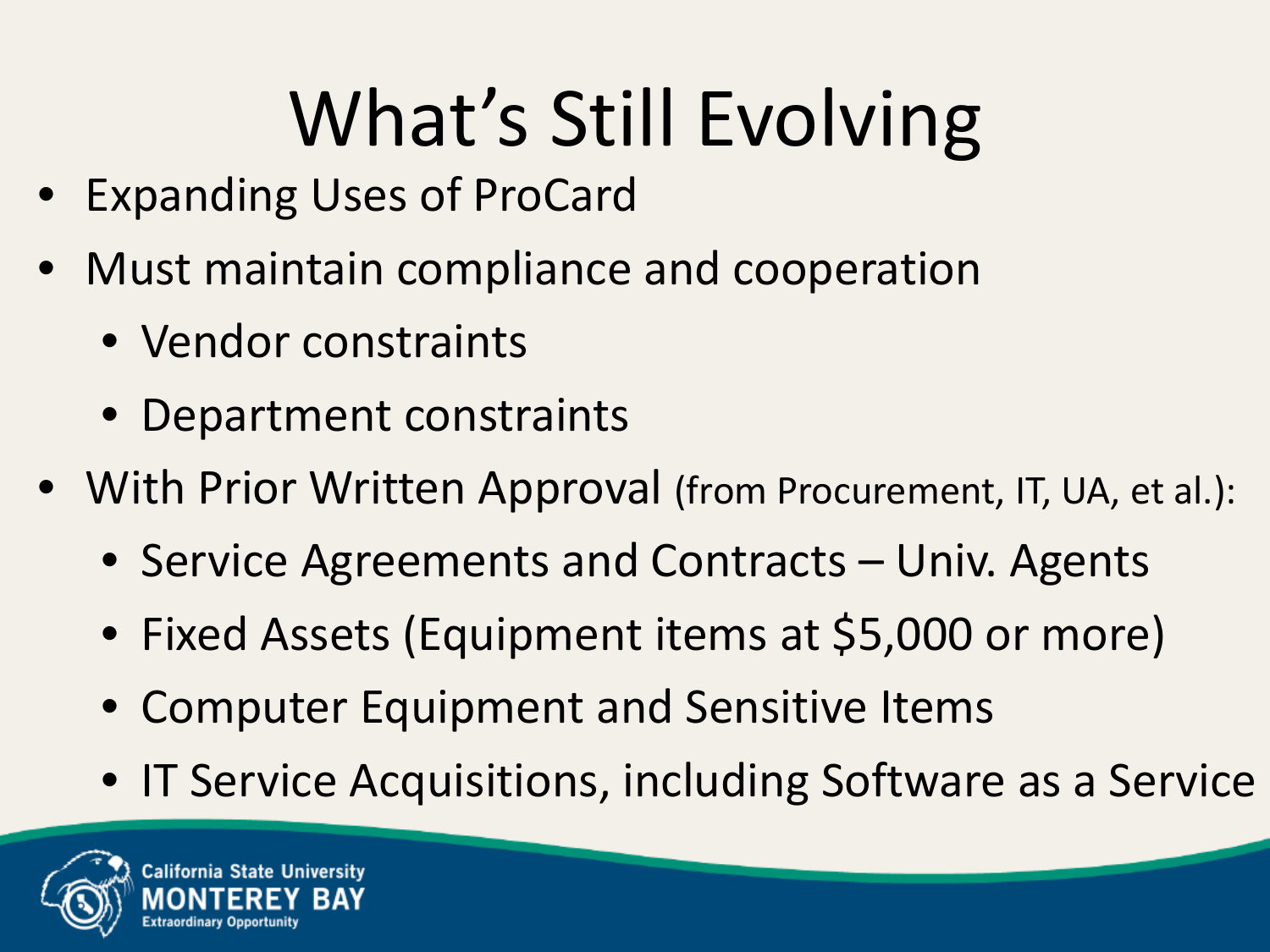# What's Still Evolving

- Expanding Uses of ProCard
- Gift Cards *for Research and Event Participants*
- eGift Cards are strongly encouraged, rather than plastic
- With advance approval from the Director of Accounting
- Gift Card Procedure at: <https://csumb.edu/finance/university-accounts-payable>
- Attach Accounting approval to ProCard Reconciliation
- No need for prior written approval from Procurement

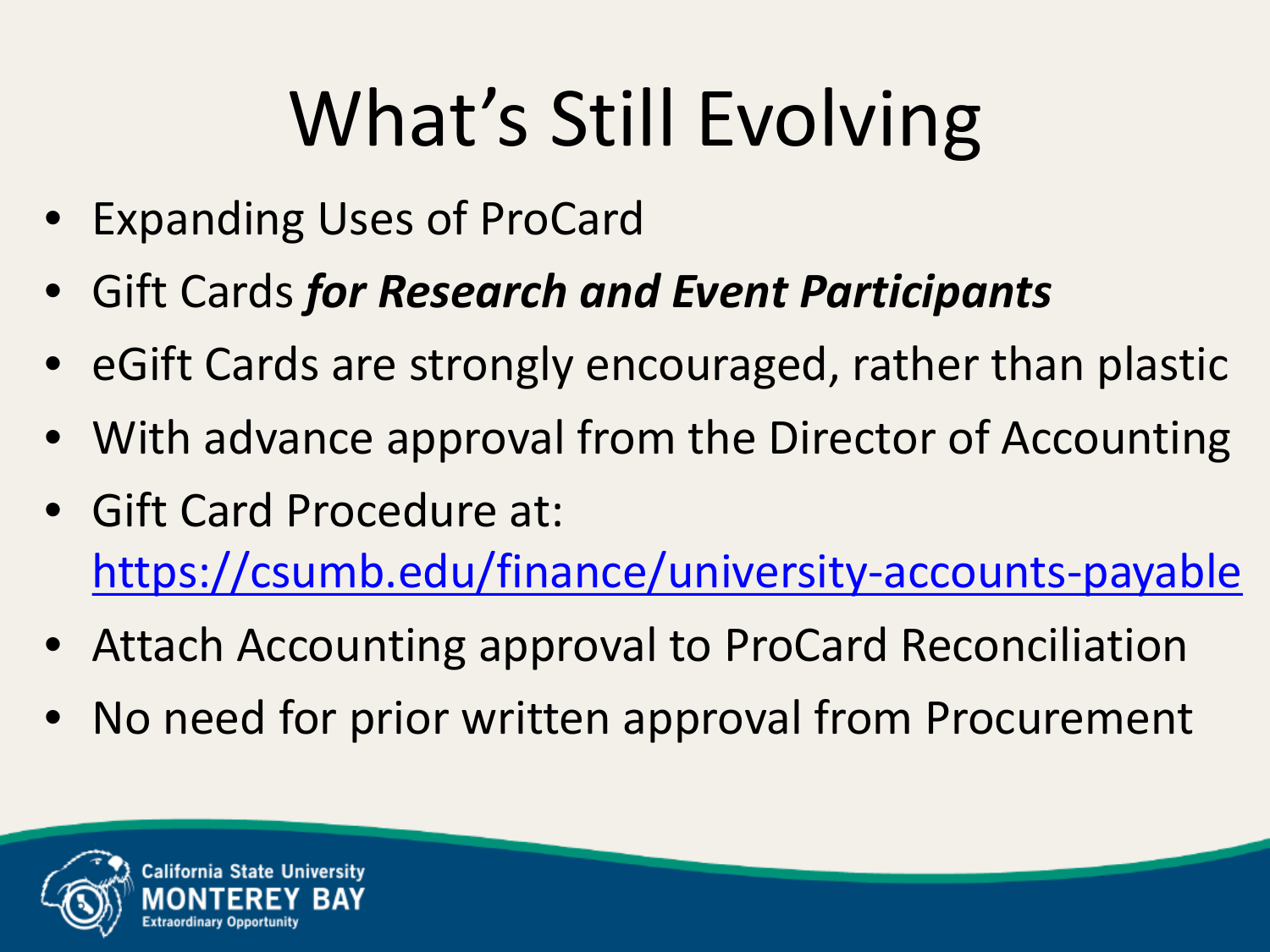# What's Still Evolving

- Expanding Uses of ProCard
- Hazardous Materials
	- See Hazardous Materials Procurement Program
		- <https://csumb.edu/finance/procurement>
	- Also ProCard Guidelines and Appendix A
	- Check with your Authorized Individual within your Department/College
	- Communications with Health and Safety and/or Academic Environmental Health and Safety

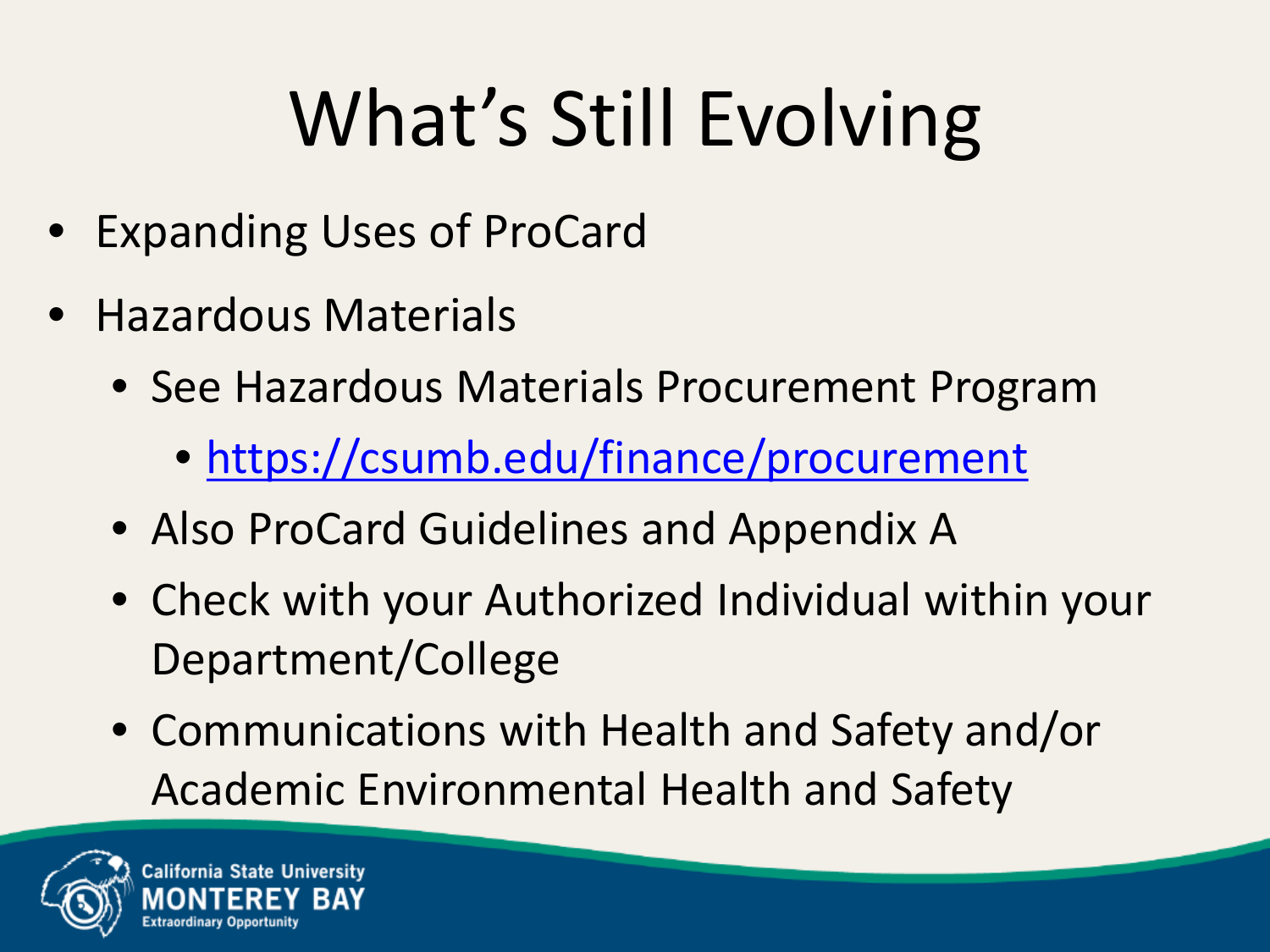# Some ProCard Contacts

University Procurement (ProCard)

- Eva Salas x3751
- Art Evjen x3394
- Michael Phillips x4252
- University Personnel (Conflict of Interest)
- Melanie Chavez x5404
- University Corporation (ProCard)
- Allison Bagchee x3100

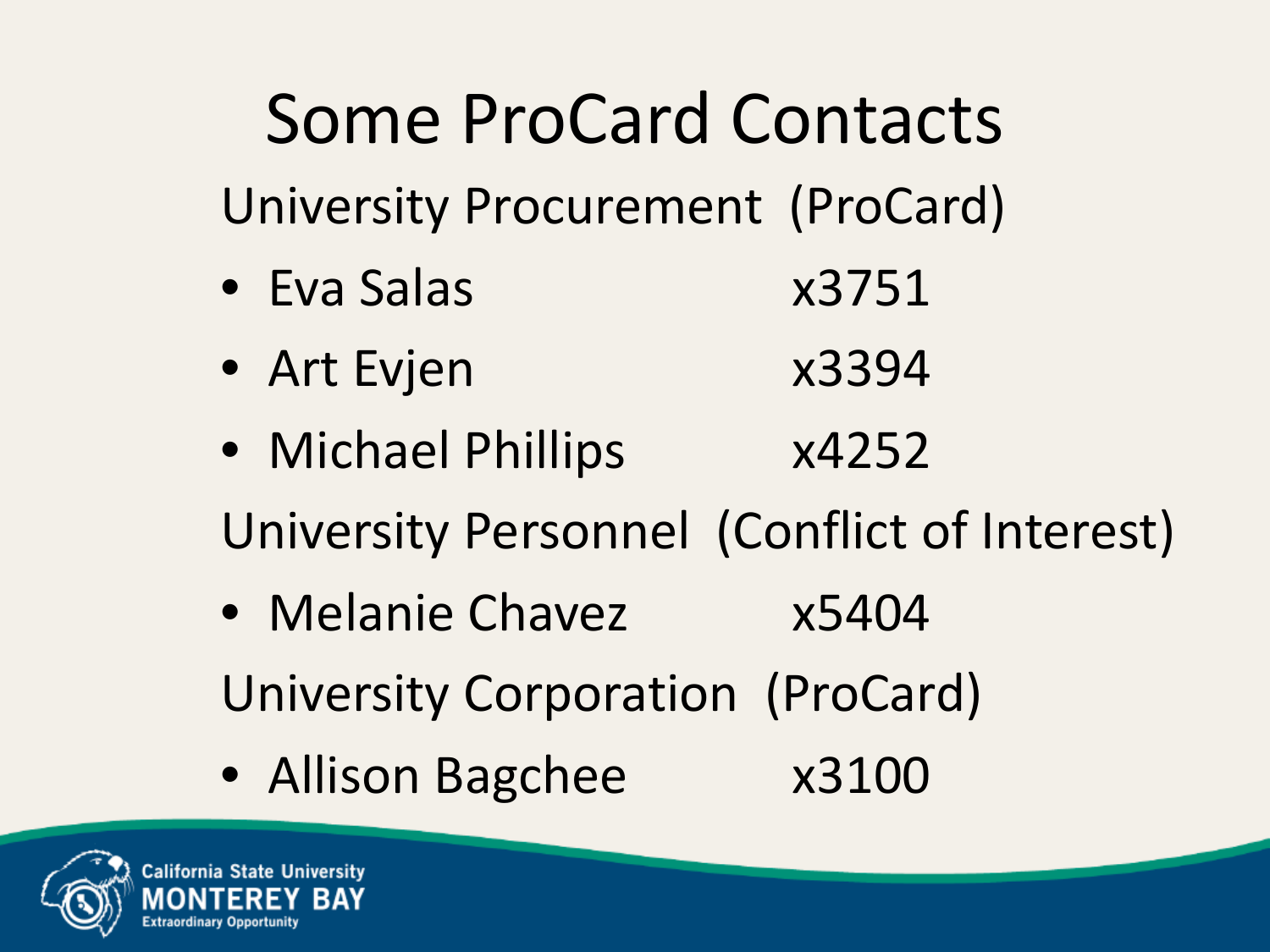### **TRAVEL (LITE)**

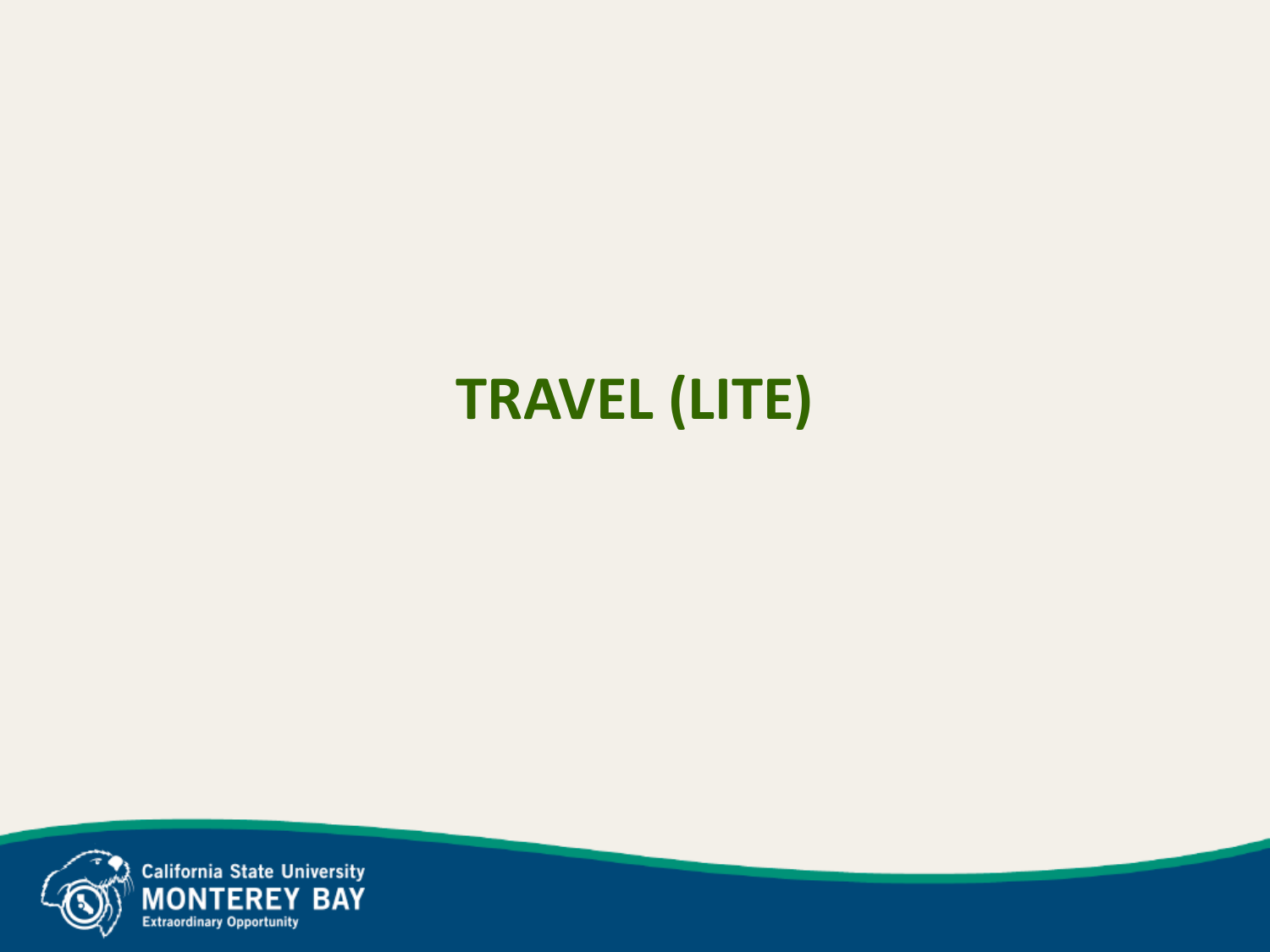#### **CSU Guidelines**

[ICSUAM 3601.01 Travel Policy](https://csyou.calstate.edu/Policies/icsuam/_layouts/15/WopiFrame.aspx?sourcedoc=/Policies/icsuam/SiteAssets/Pages/3601-01/Travel-AB-1887-faq - Rev Sept 2017.docx&action=default&DefaultItemOpen=1)

[CSU Travel Procedures](https://csyou.calstate.edu/Policies/icsuam/SiteAssets/Pages/3601-01/Travel_Procedures-1-19-18.pdf#search=travel)

#### **CSUMB FAQ**

<https://csumb.edu/finance/travel-faq>



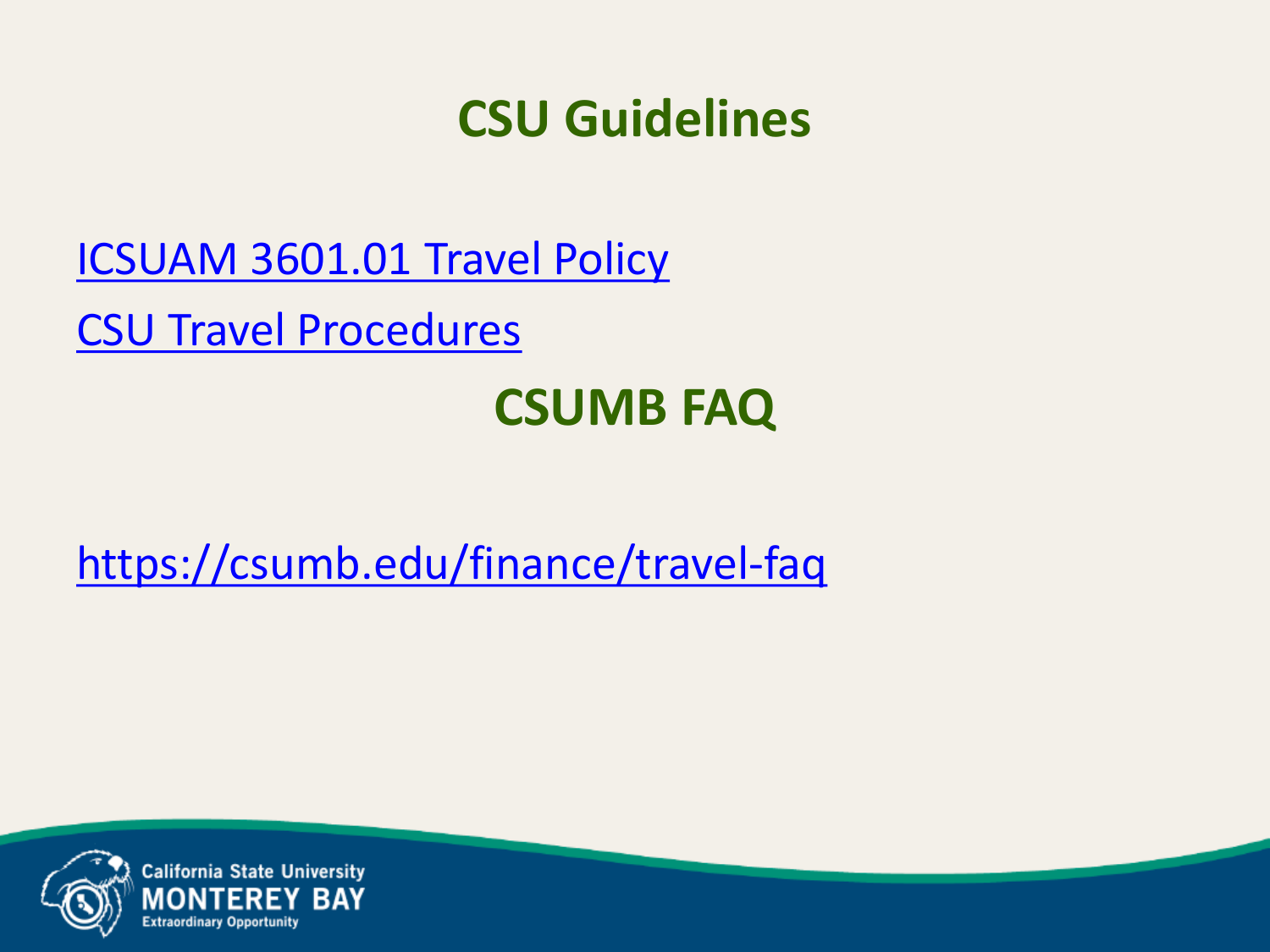#### **Updates to Travel**

#### Assembly Bill 1887

State Government: Discrimination: Travel

 $\Box$  IRS standard mileage rate

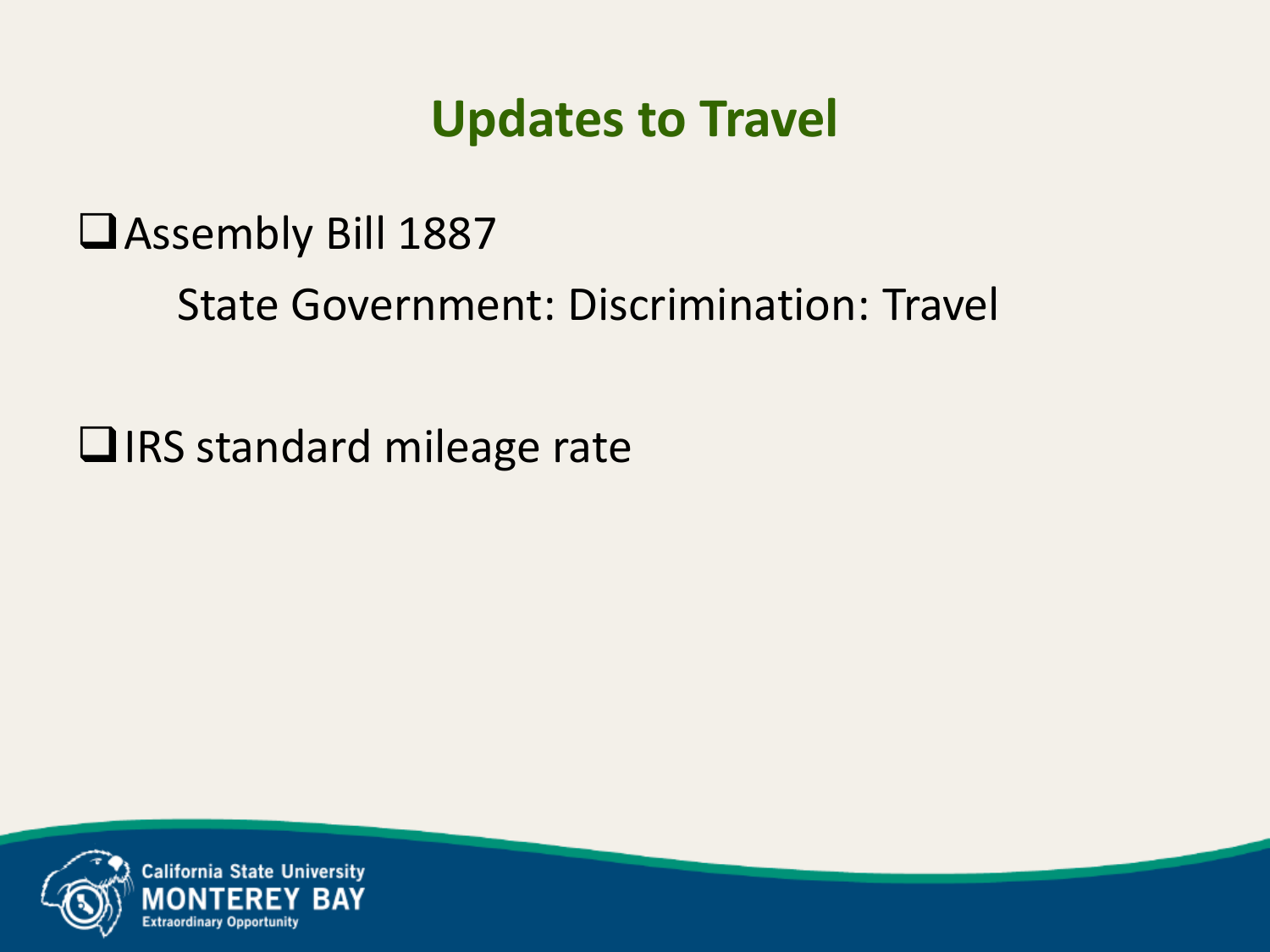#### **AB 1887 Banned States**

- Alabama
- Kansas
- Kentucky
- Mississippi
- North Carolina
- Oklahoma
- South Dakota
- Tennessee
- Texas

Please visit<https://oag.ca.gov/ab1887> to get a current list of states before planning travel.

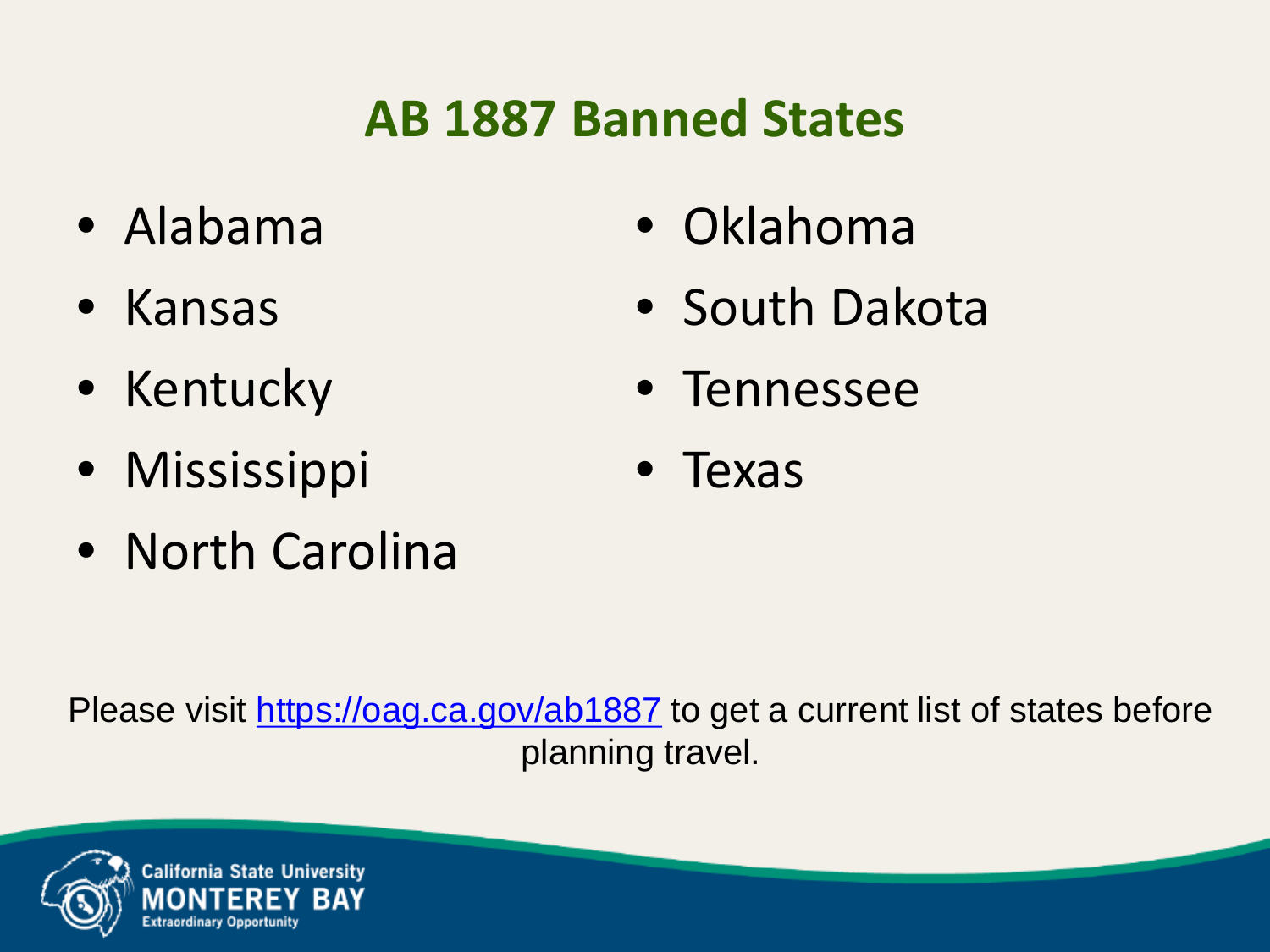#### **Who does AB 1887 apply to?**

AB 1887 applies to all CSU employees, officers, or members, as well a non-employee travelers, including students.

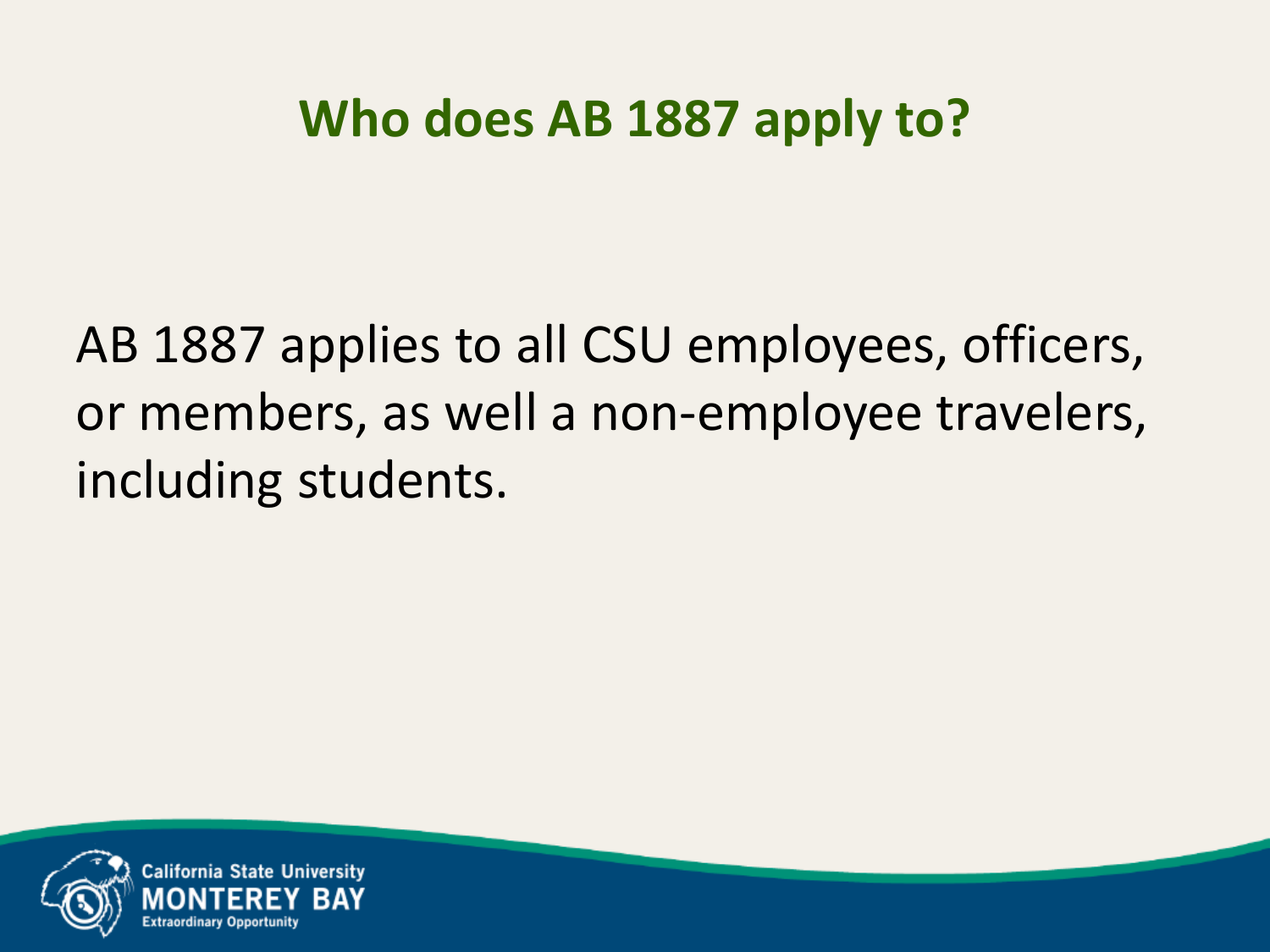#### **Can I invite prospective employee, speakers, or consultants from states on the Attorney General's list?**

Yes. AB 1887 applies to the states that one is traveling to, not the states that one is traveling from.

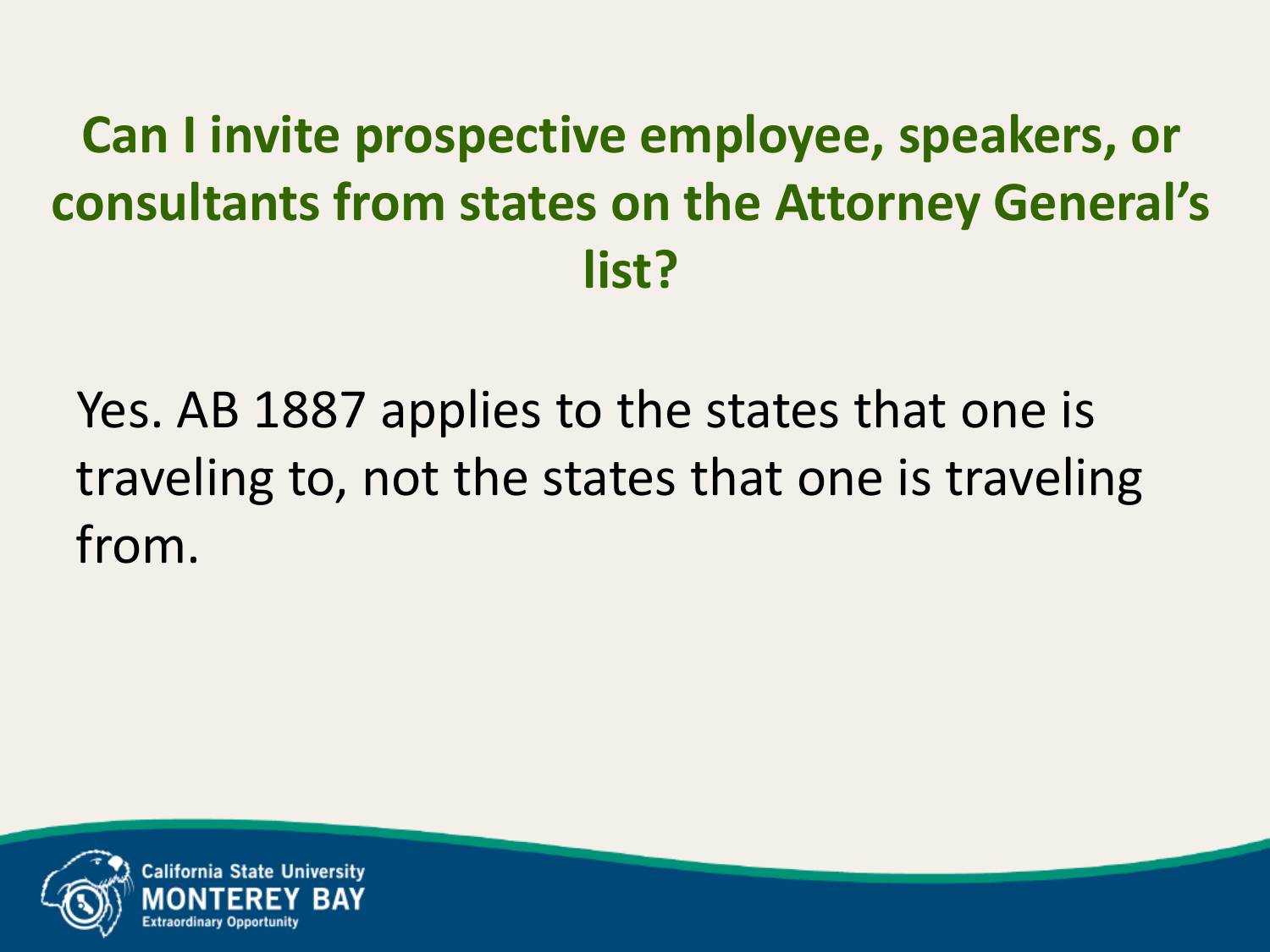#### **Exceptions to AB 1887 travel prohibitions?**

There are some exceptions to these prohibitions, but they rarely are applicable.

If you feel you meet one of the exceptions please contact the Accounting Department **before** you make travel arrangements.

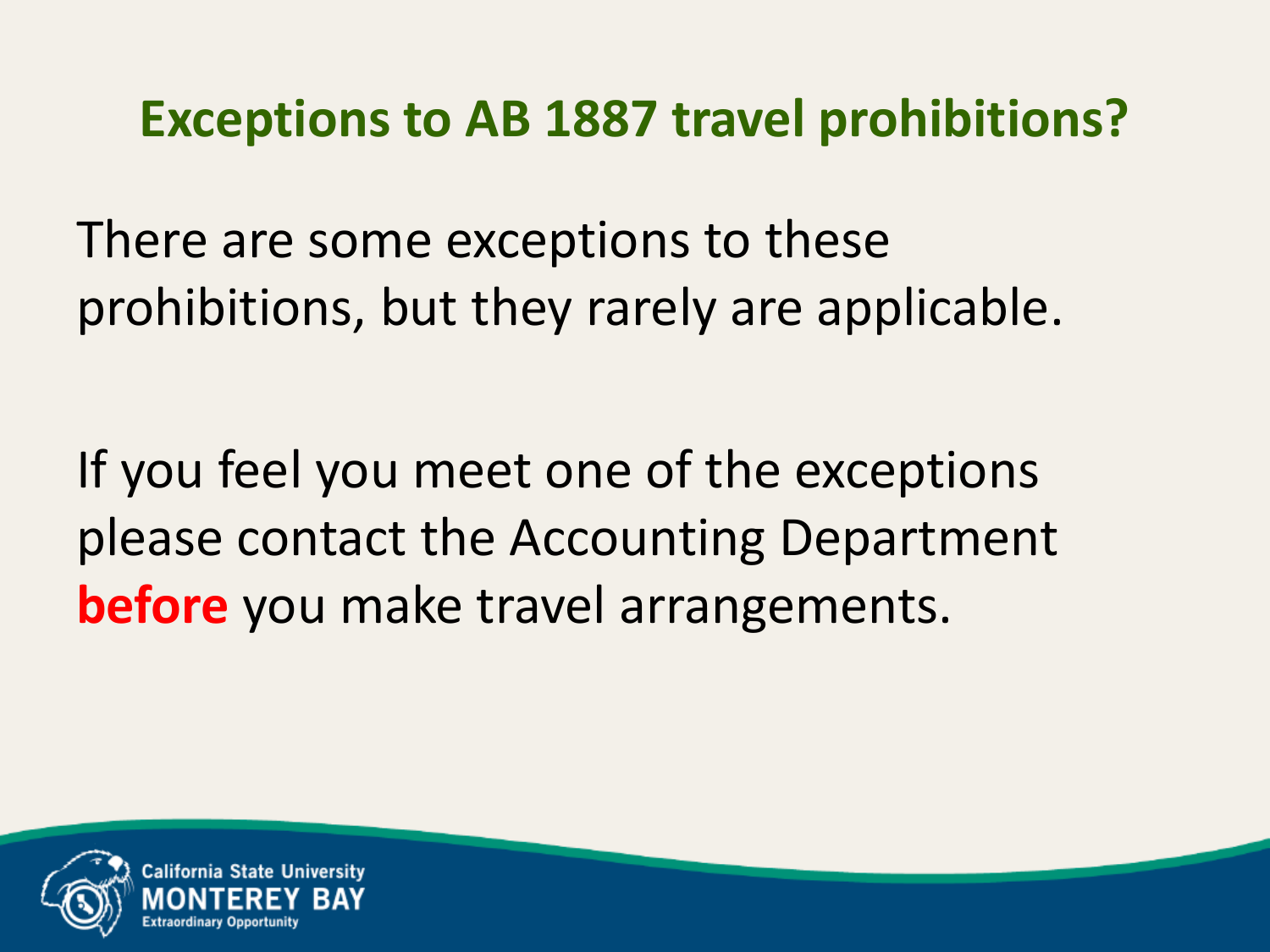#### **2019 Mileage Reimbursement Rate**

• For travel dated on or after January 1, 2019:

\$.58 per mile for business miles.

#### \$.20 per mile for relocation reimbursement.

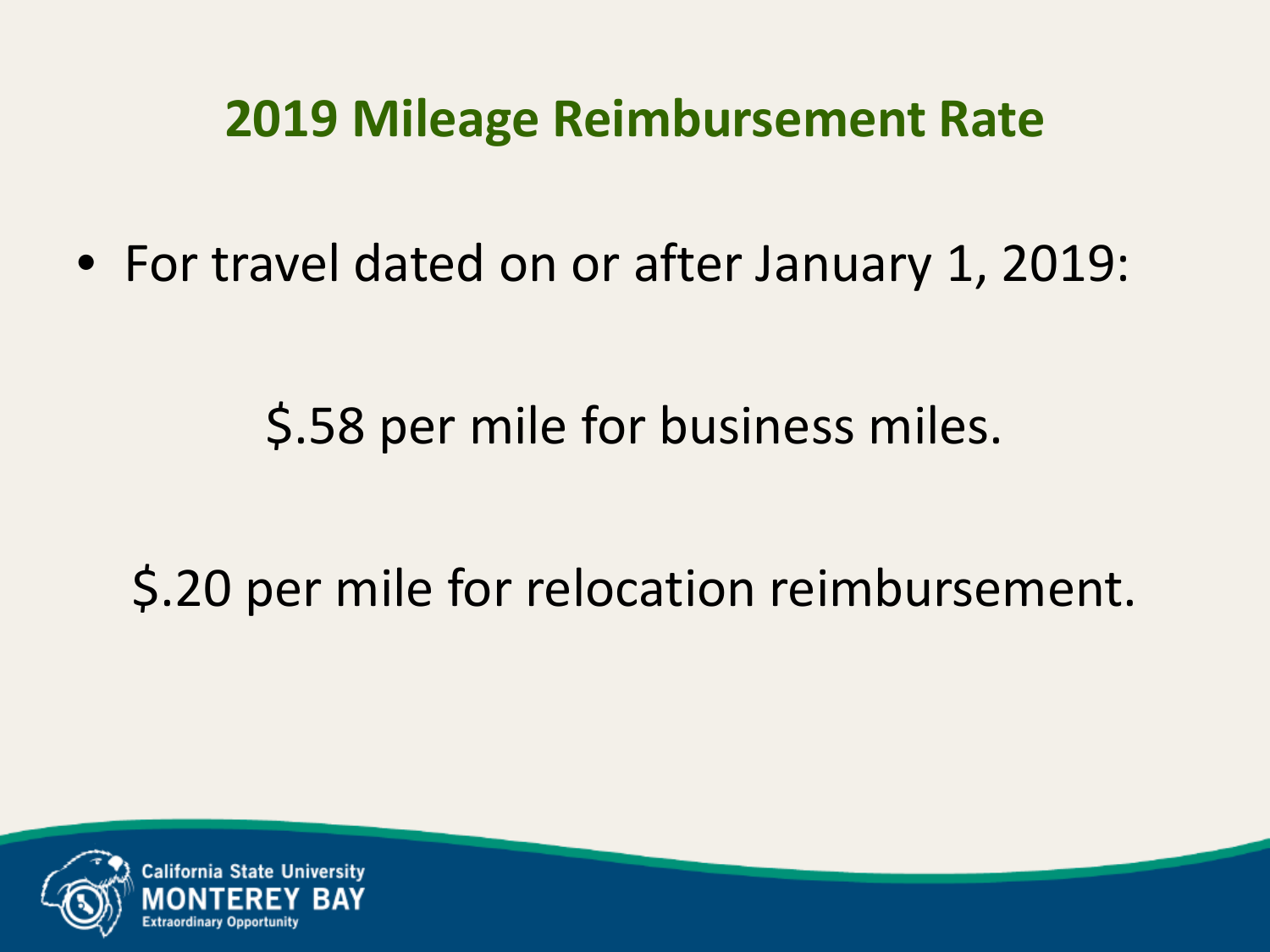#### **International Travel Requirements**

Please see<https://csumb.edu/risk/guidelines-procedures>

- > Travel
- For International Travel Requirements
- Workflow Chart
- Foreign Travel Insurance Program (FTIP)
- Traveler and Department Task Summary Sheet

#### *Check ASAP if High Hazard Country*